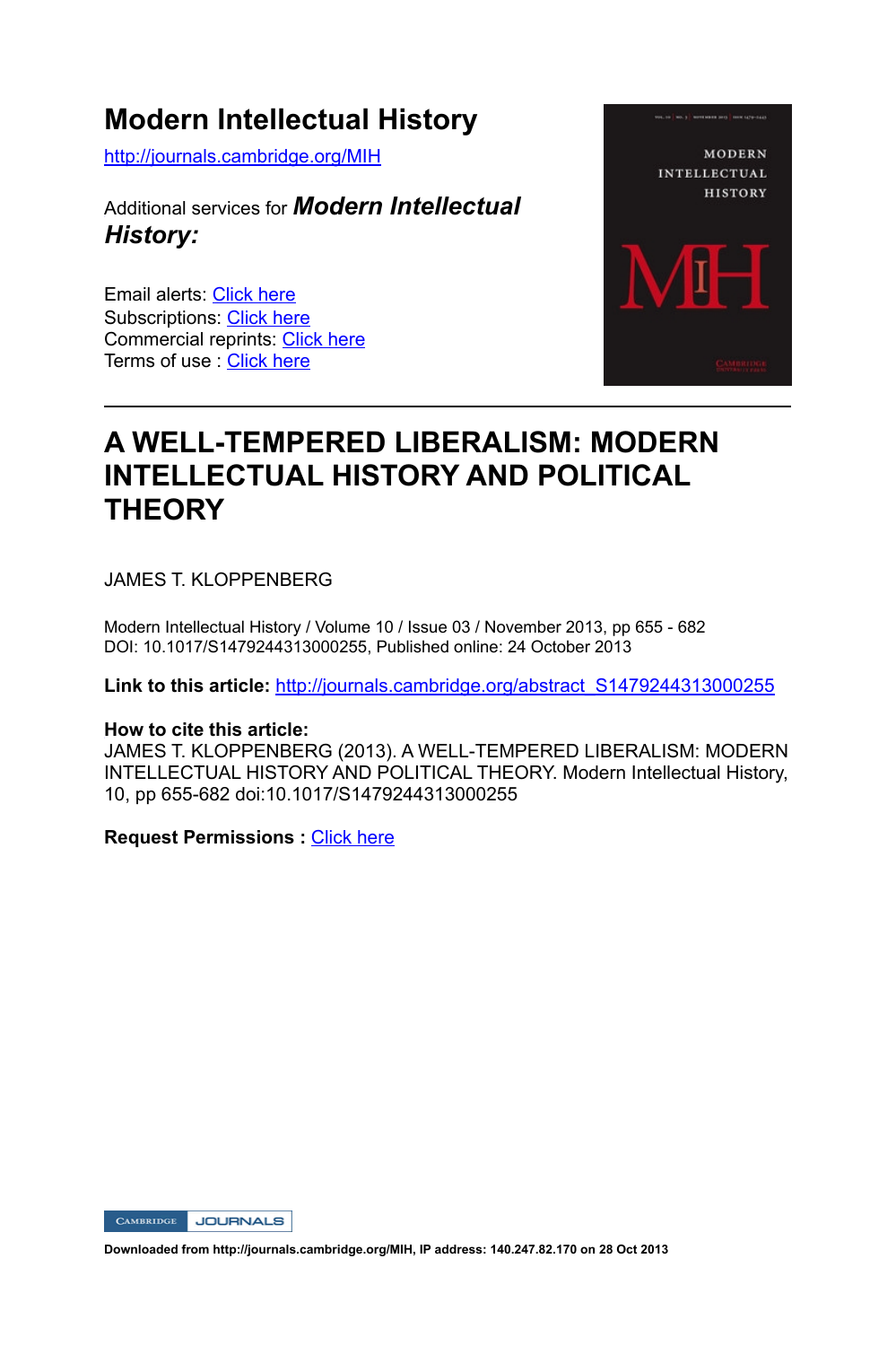# a well-tempered liberalism: modern intellectual history and political theory

james t. kloppenberg Department of History, Harvard University E-mail: jkloppen@fas.harvard.edu

Intellectual history and the history of political thought are siblings, perhaps even twins. They have similar origins and use similar materials. They attract many of the same friends and make some of the same enemies. Yet like most siblings, they have different temperaments and ambitions. This essay explores the family resemblances and draws out the contrasts by examining two major works by one of the most prominent political theorists of the past half-century, Alan Ryan, who has recently published two big books that intellectual historians will find rewarding and provocative.<sup>1</sup>

Alan Ryan is very good company. In person he is affable, clever, incisive, and lucid. So too on the page. For that reason the publication of these books is cause for celebration. Just as Ryan contends that examining the texts of major political theorists "stretches the imagination," so does wrestling with Ryan's writing. Reflecting on his sprawling, two-volume overview of Western political thought from the ancient world to the present, *On Politics*, and on the thirty-three essays that constitute *The Making of Modern Liberalism* will help intellectual historians in three distinct ways. First, these books clarify the genre distinction between political theory and the historical study of ideas. Second, they illuminate the central ideas of many major political thinkers since the ancient world. Finally, they raise questions about the purpose of studying the history of political ideas. The bulk of this essay will focus on the second of those rewards, examining many of Ryan's substantive arguments, contesting a few of them, and raising questions about what is missing. The opening and closing sections will address issues of perennial and urgent concern to all intellectual historians.

<sup>1</sup> Alan Ryan, *On Politics*, 2 vols., vol. 1, *A History of Political Thought from Herodotus to Machiavelli*; vol. 2, *Political Thought from Hobbes to the Present* (New York, 2012); Ryan, *The Making of Modern Liberalism* (Princeton, 2012).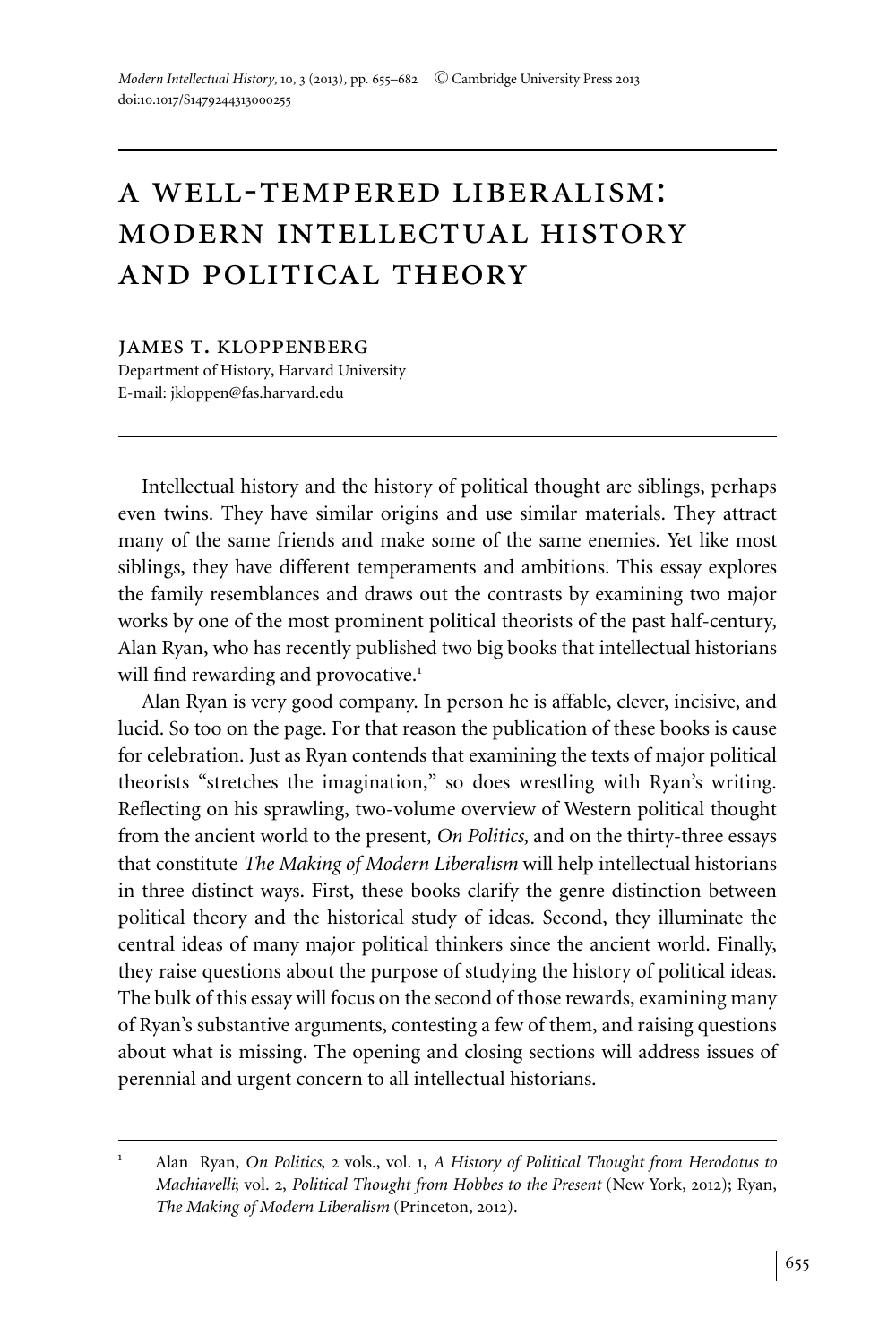#### genre

Alan Ryan has established himself as one of the leading scholars of political theory in the North Atlantic world. From his origins in a lower-middle-class English family, this self-described "scholarship boy" ascended to the heights of the Anglo-American academic world. Ryan has written or edited more than twenty books on topics in political theory ranging from the philosophy of the social sciences and the challenges of liberal education to studies of John Stuart Mill, Bertrand Russell, and John Dewey. Even so, he is probably best known to most readers from his dozens of widely read reviews, unfailingly engaging and only occasionally acerbic, in the London *Times Literary Supplement*, the *London Review of Books*, and the *New York Review of Books*. The books reviewed in this essay fit together neatly: *On Politics* gives us Ryan's considered judgments on everything from Socrates' suicide to suicide bombers. The essays collected in *The Making of Modern Liberalism*, nearly five decades' worth of finely textured treatments of individual thinkers and ideas from the past and the present, offer glimpses of the solid scholarship underpinning Ryan's magisterial overview *On Politics*.

Ryan is forthright about the differences he sees between his methods and objectives as a political theorist and those of intellectual historians. Political theory "relies very heavily on rethinking the legacy of our predecessors" (*MML*, 2), particularly as forged in the two dozen or so texts with which political theorists remain obsessed. *On Politics* is "not exactly" or "not straightforwardly" history or philosophy. Despite its engagement with historical texts, "it is primarily concerned with the coherence and credibility of the arguments on which it focuses and only secondarily with their causal antecedents and consequences." By contrast, "historians, even historians of ideas," Ryan contends, "mostly reverse that emphasis." On the other hand, political theory is "more instrumental" than philosophy and "in multiple senses, a 'practical' discipline rather than a 'pure' one" (*MML*, 2; *OP*, 1: xx).

Early in his Oxford career, Ryan studied philosophy as well as political theory. He labored hard in the vineyards of the philosophy of social science. The experience left a lasting mark. The earliest essay included in *Modern Liberalism*, a virtuoso exercise in what Ryan calls "piecemeal philosophical engineering," makes clear that the twenty-three-year-old Ryan had mastered the bone-dry wit favored by Oxford dons and had learned the lessons of J. L. Austin's version of ordinary language philosophy well enough to know that identifying the meaning of the word "freedom" was pretty darned difficult. His "inquiry into the logic of freedom" yielded the less-than-inspiring admission that "I have no answers to the problem of freedom." Still, he announced confidently that nobody else did either—including Sir Isaiah Berlin (*MML*, 45–62).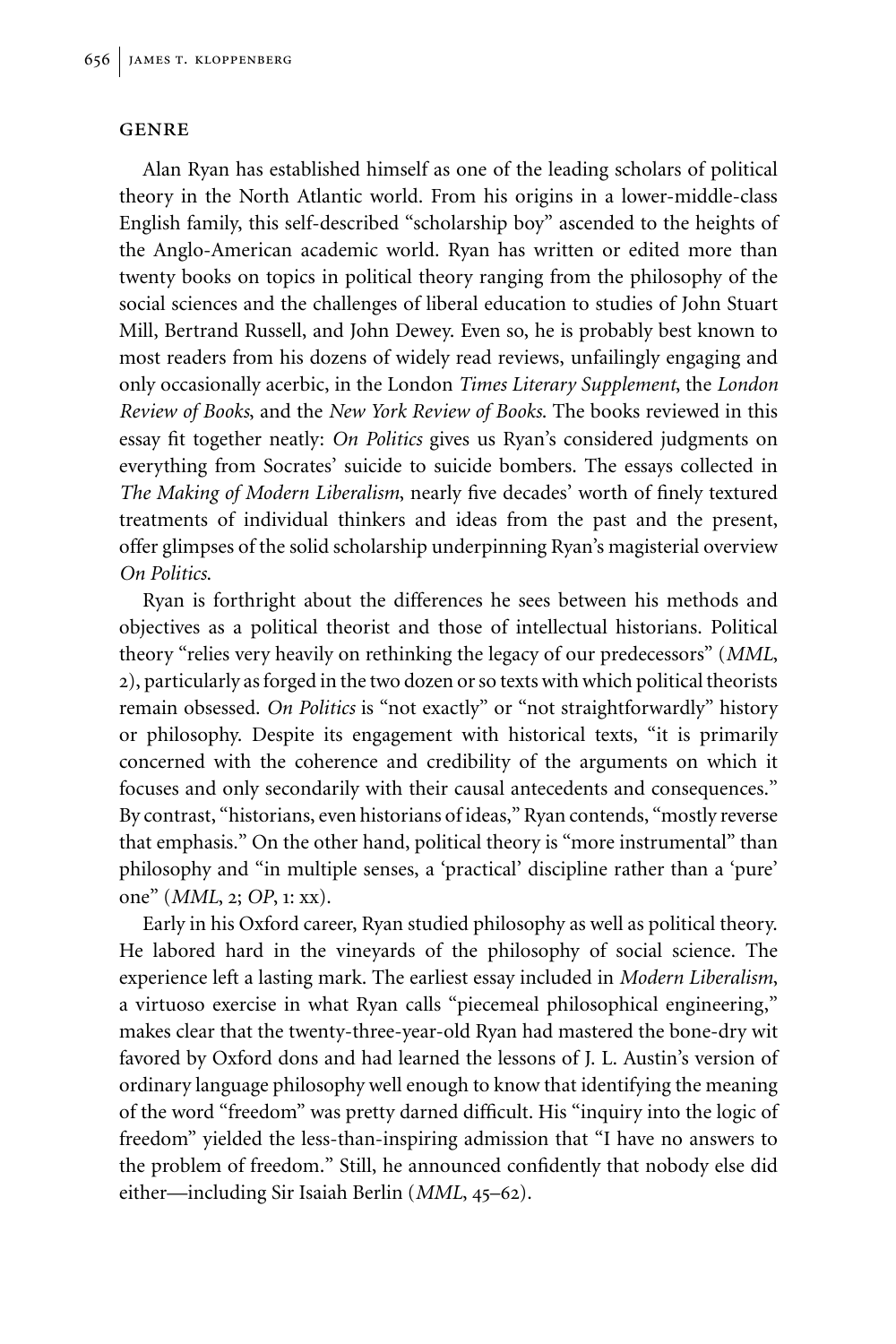Ryan's first book, *The Philosophy of John Stuart Mill* (1970, 2nd edn 1987), located the key to understanding and unifying Mill's multifaceted writings in *The System of Logic* and his *Examination of Sir William Hamilton's Philosophy*. Just as Mill was intent on dismantling the claims of intuitionists such as Hamilton and applying the methods of natural science to establish the predictive quality of the social sciences on an equally sturdy foundation, so Ryan cut his teeth on "covering laws," the omega point of historical analysis conceived as a scientific discipline. Ryan's study of Mill earned critics' admiration for clarifying the philosophical ambitions and commitments behind Mill's political writings, and Ryan has continued to churn out learned work on the master of modern liberalism ever since.

By contrast, Ryan's *The Philosophy of the Social Sciences* (1970, now in its fifteenth printing) was attacked from two different perspectives. Maurice Natanson faulted Ryan for paying insufficient attention to the "phenomenological structure of the actor's intentional experience." Natanson's critique of the methods preferred by mainstream Anglo-American thinkers was characteristic of the arguments made by the era's Continental philosophers and interpretive social scientists, many of whom were troubled by the neo-positivism they feared was infecting the *Geisteswissenschaften*. But Ryan was also assailed from another angle. Alexander Rosenberg charged that Ryan's book was already out of date because he failed to discuss the radical new work of Paul Feyerabend and Jerry Fodor or to take into account Thomas Kuhn's revisions to his work on paradigm shifts. The assumptions and procedures of empirical social scientists were under attack.<sup>2</sup>

The controversies surrounding Ryan's early writings, now almost half a century old, still matter because these issues remain unresolved. Ryan remains comfortable within the framework of Anglo-American empiricist philosophy, surely a rich intellectual tradition, but one that limits his interest in and appreciation of the value of important European thinkers. Ryan contends that historians, even intellectual historians, are more interested in the "causal antecedents" and "consequences" of ideas than in conceptual analysis. Many intellectual historians do concern themselves with causes and consequences and contexts of various kinds, and I applaud that widening of our horizons.<sup>3</sup> Yet the careful examination of ideas expressed in complex texts remains at the heart of our enterprise, the defining feature of most scholarship in the field of

<sup>&</sup>lt;sup>2</sup> See Maurice Natanson's review in *American Journal of Sociology* 77/6 (May 1972), 1237-9; and cf. Alexander Rosenberg's review in *Philosophy of Science* 39/3 (Sept. 1972), 424–7.

<sup>&</sup>lt;sup>3</sup> James T. Kloppenberg, "Thinking Historically: A Manifesto of Pragmatic Hermeneutics," *Modern Intellectual History* 9/1 (April 2012), 201–16.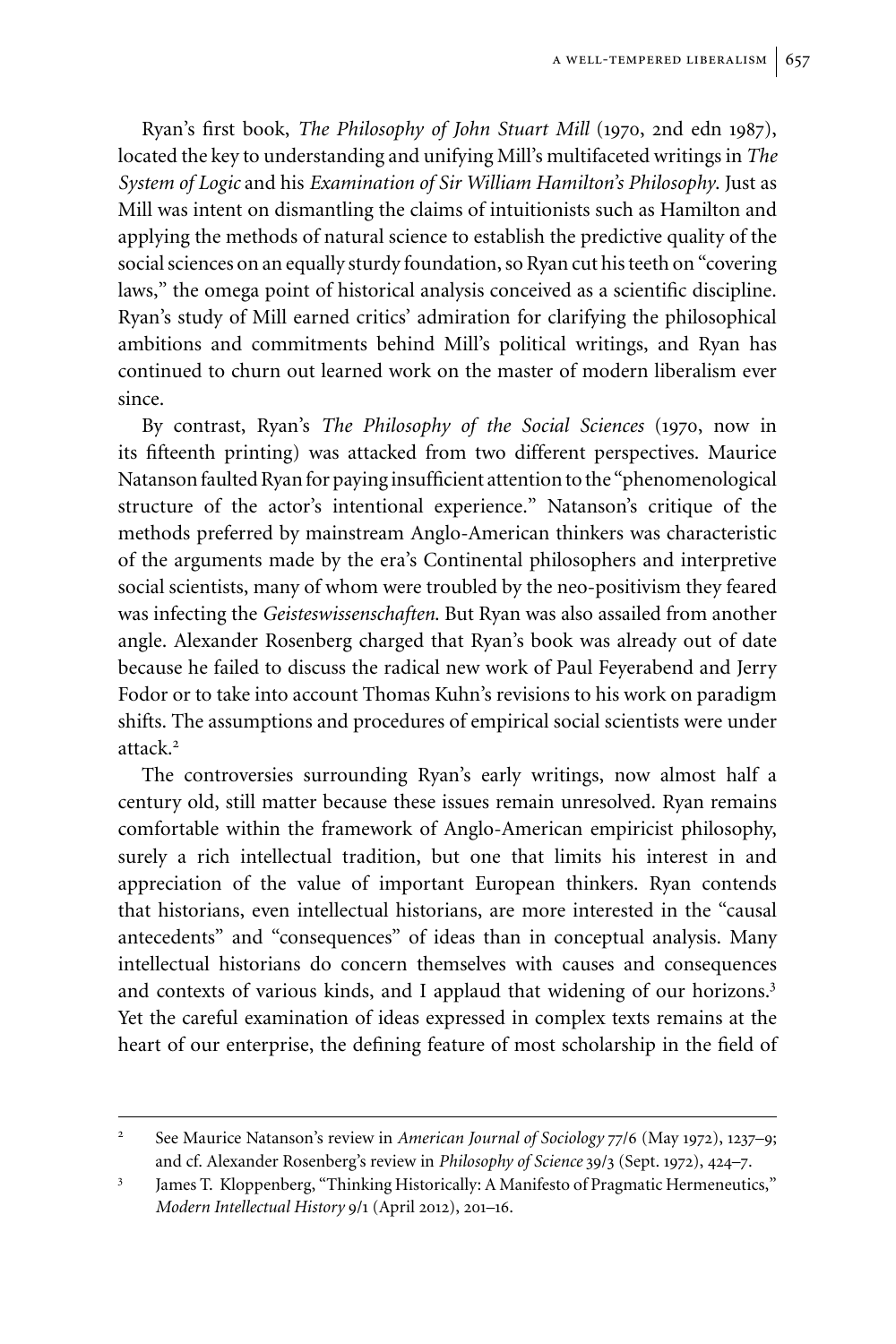intellectual history.<sup>4</sup> Ryan concedes that political theorists too must do history as a prerequisite to doing their own work, but it is history of a particular sort. Political theorists are participating in a conversation with writers from the past, so "we must take seriously the historical identity of the writers we engage with, ensuring that their 'otherness' is preserved" (*MML*, 2–3). But meeting that challenge is difficult for political theorists. The more attractive we find a writer, Ryan concludes, the harder it is "to preserve the necessary distance."

Ryan seems ambivalent about the strictures imposed by the regnant orthodoxy of the Cambridge school of contextualism. He acknowledges the wisdom of the arguments made by his exact contemporaries Quentin Skinner and John Dunn concerning the importance of authorial intent:

Some sense of how the author intended his words to be taken and some sense of how the audience likely took them are needed before we can settle on what he said, at any rate in the extended sense in which the speech act being performed is an aspect of the meaning.

But Ryan insists that political theorists must take another step. An author's intentions, even if clearly identified, are not "decisive in determining the content of an argument" to be examined critically. "To explain an argument is to settle, provisionally, on a view of its derivation from often barely visible assumptions, and to grasp its implications, not all of which the author will himself have perceived." Indeed, biographical and contextual analysis are preliminary exercises for political theorists, whose objectives lie elsewhere. "The point of getting the biographical context right," Ryan argues, "is that it provides our only assurance that the arguments we explain, criticize, repair, or reject really are those that the author put forward and not figments of our imagination" (*MML*, 3). Intellectual historians likewise aim to achieve understanding of the ideas under examination. Yet we do not, as a rule, go on to "repair" those ideas as Ryan does. Our practice of interpretation depends on our awareness of the differences between the past and the present, and we work hard to respect the integrity of the past even as we write for readers in the present. Ryan's confident suppositions that "we" possess insights unavailable to our predecessors, and that our standards of argumentation and evaluation are thus better able to withstand critique, are generally not shared by historians. That difference is central to the genre distinction that separates history not only from political theory but also from most work done by philosophers and literary critics. Our attempt to see things from the perspective of those we study,

<sup>4</sup> Peter Gordon, "Contextualism and Criticism in the History of Ideas," in Darrin McMahon and Samuel Moyn, eds., *Rethinking Modern European Intellectual History for the Twenty-First Century* (forthcoming from Oxford University Press).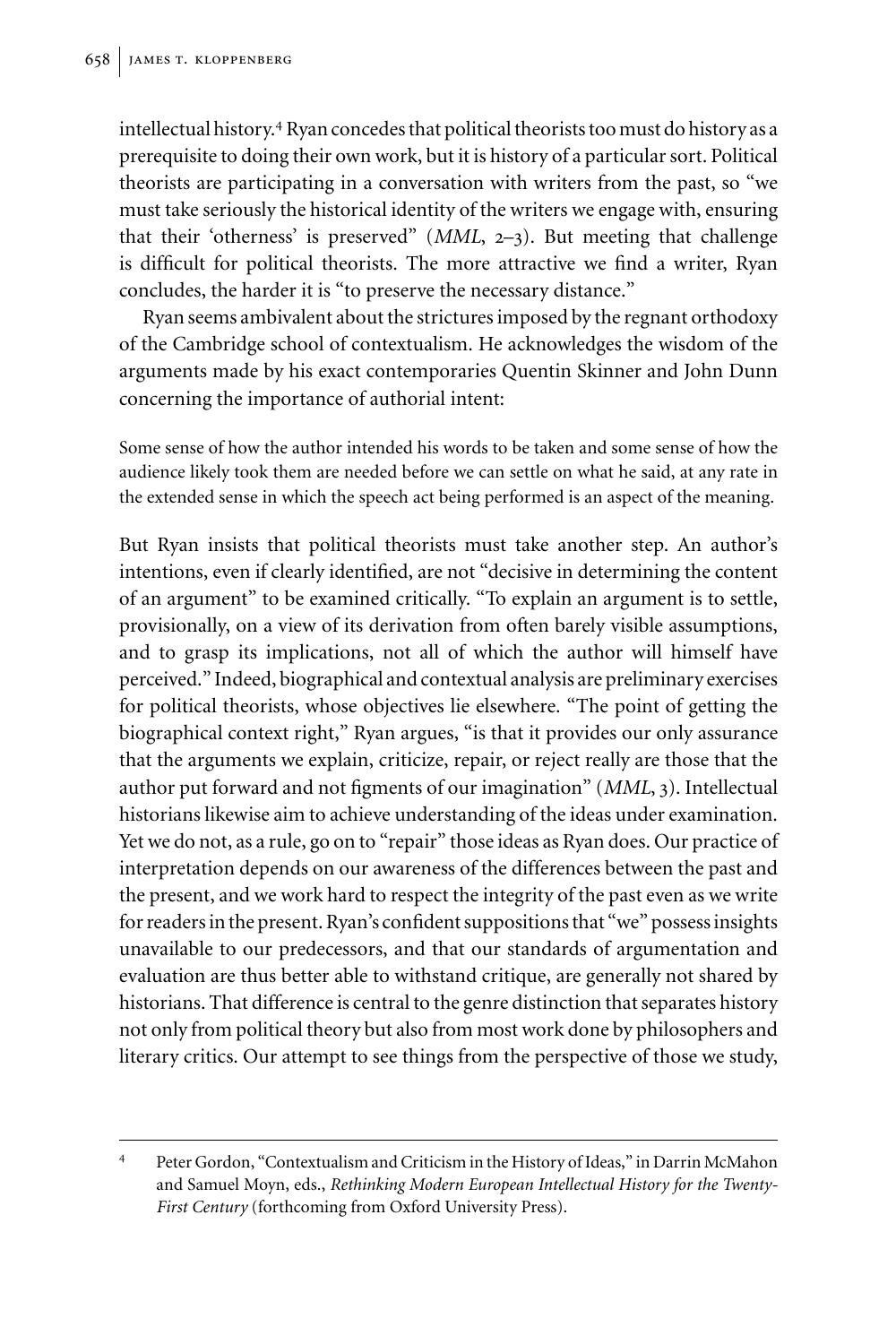even if we can never completely achieve it, defines the discipline of intellectual history.<sup>5</sup>

Ryan's writings contain numerous examples of sentences that illustrate the genre distinction between political theory and intellectual history, sentences no intellectual historian would think to write: even though liberalism is a "modern creed," powerfully shaped by the Protestant Reformation, Ryan contends that the phrase "Augustinian liberalism," for example, "is not a contradiction in terms." Why? Because Augustine wanted to limit what states could do, which means that "his political reasoning was—if the anachronism is permissible—Hobbesian" (*MML*, 9). Ryan speculates that "Locke would have sided with the [US Supreme] Court" in ruling against Native Americans seeking permission to use peyote in religious ceremonies (*MML*, 32). He describes the view that Rousseau "should have held" on freedom (*OP*, 2: 565). He explains what Mill's position "ought to have been" on the 1972 *Wisconsin* v. *Yoder* case concerning the education of Amish children (*MML*, 316). In the opening pages of *On Politics*, Ryan careens from Plato to Huxley, from Heidegger to Hobbes and Hitler and back. He reflects on whether "we have had a sense of fairness programmed into us by evolution" and asks whether Hobbes was addressing the prisoner's dilemma or the free-rider problem (*OP*, 57–64).

Depending on their tastes, readers will find Ryan's conversational tone and meandering analysis, which is as notable for its unexpected detours, learned allusions, and memorable turns of phrase as the repartee in an Oxbridge senior common room, either irresistibly clever, somewhat undisciplined, impressively erudite, or perhaps, as I did, all of those by turns. *On Politics* and *The Making of Modern Liberalism* exude the distinct charm of English academic life, which some American scholars find endearing and others off-putting. The books also reflect Ryan's love–hate relationship with the glossy style of prosperous American universities, less settled in their learning but more open to new people and new ideas. The subjects of Ryan's major works—Mill, Russell, and Dewey—had in common an aversion to stuffiness, hierarchy, and inherited privilege. Ryan openly shares those predilections, which account for the sprightly, puckish quality of his take on the cultures of the contemporary North Atlantic world.

<sup>5</sup> James T. Kloppenberg, "Objectivity and Historicism: A Century of American Historical Writing," *American Historical Review* 94/4 (Oct. 1989), 1011–1030; Kloppenberg, "Why History Matters to Political Theory," in Kloppenberg, *The Virtues of Liberalism* (Oxford, 1998), 155–78; and Kloppenberg, "Pragmatism and the Practice of History: From Turner and Du Bois to Today," in Richard Shusterman, ed., *The Range of Pragmatism and the Limits of Philosophy* (Oxford, 2004), 197–220.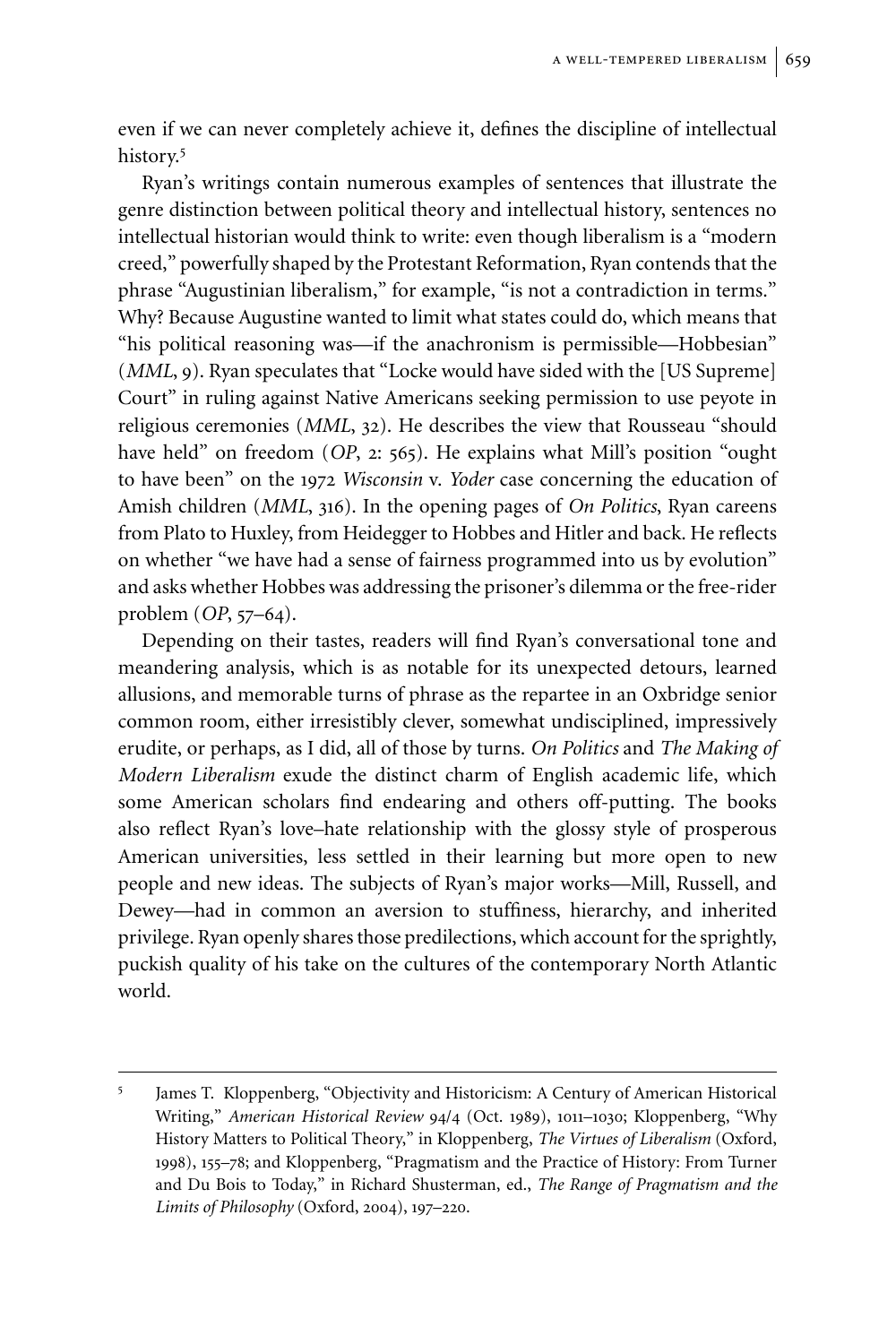Ryan proclaims his liberal individualism early and often, and in ways that some readers may find as jarring as I did: "we do not think that what belongs to all of us belongs to each of us; we think it belongs to nobody, and we neglect it." That may be true of most (although by no means all) citizens of Britain or the US, but is it equally true if "we" are, say, French—or Japanese? Ryan contends too that "we look to institutions to hold accountable those who wield power over their fellows so that the rights of individuals are respected." Again, although "rights" may be paramount in Anglo-American political discourse, I wonder if readers elsewhere would agree that "modern political discussion is imbued with a concern for individual human rights" as opposed to, say, a concern with balancing those rights against citizens' obligations (*OP*, 89, 99). I will return to this issue in my conclusion.

Because Ryan focuses on conceptual analysis, his gestures toward biography and contextualization rarely require him to grapple much with the work of historians. Even in his book-length studies of Mill, Russell, and Dewey, the spotlight almost never leaves the texts of the writers under scrutiny. He graciously cites the few historians on whose work he depends, but his interests lie elsewhere. When he does engage the work of other scholars, it is almost without exception the work of philosophers or other political theorists. He knows what he is doing, and although studying political theory may depend on historical scholarship, it does not involve doing history oneself.

Yet the distinction will nevertheless strike some intellectual historians as overdrawn. Ryan himself occasionally admits as much. He acknowledges that it is impossible to write a history of ideas "that is not in some sense present-centered." No matter how hard we try to "set aside our own interests and preoccupations to get into the skins" of our ancestors, "the results will display the shadow or afterimage of what it is we have set aside." Although we can aim at "generosity and flexibility" and "with luck" achieve partial success, "a godlike perspective in which all times and places are equally transparent" must remain beyond our reach (*MML*, 280).

If we intellectual historians conceive of our projects as a species of hermeneutics, we will appreciate the inevitable and salutary dynamic that carries us into the past and then back to our own day, the ceaseless to-and-fro that Friedrich Schleiermacher and Wilhelm Dilthey identified as the essence of all historical interpretation. Rather than employing the ideas of our own day as the unproblematic standards by which we judge the past, however, Dilthey urged practitioners of the *Geisteswissenschaften* to engage in "immanent critique," the rigorous analysis of assumptions—and the application of standards—drawn from the period under study. Even though we historians cannot, and should not try to, shed our own cultural skins, we can work toward the goal of identifying the differences between our ways of thinking and those of the mighty dead. It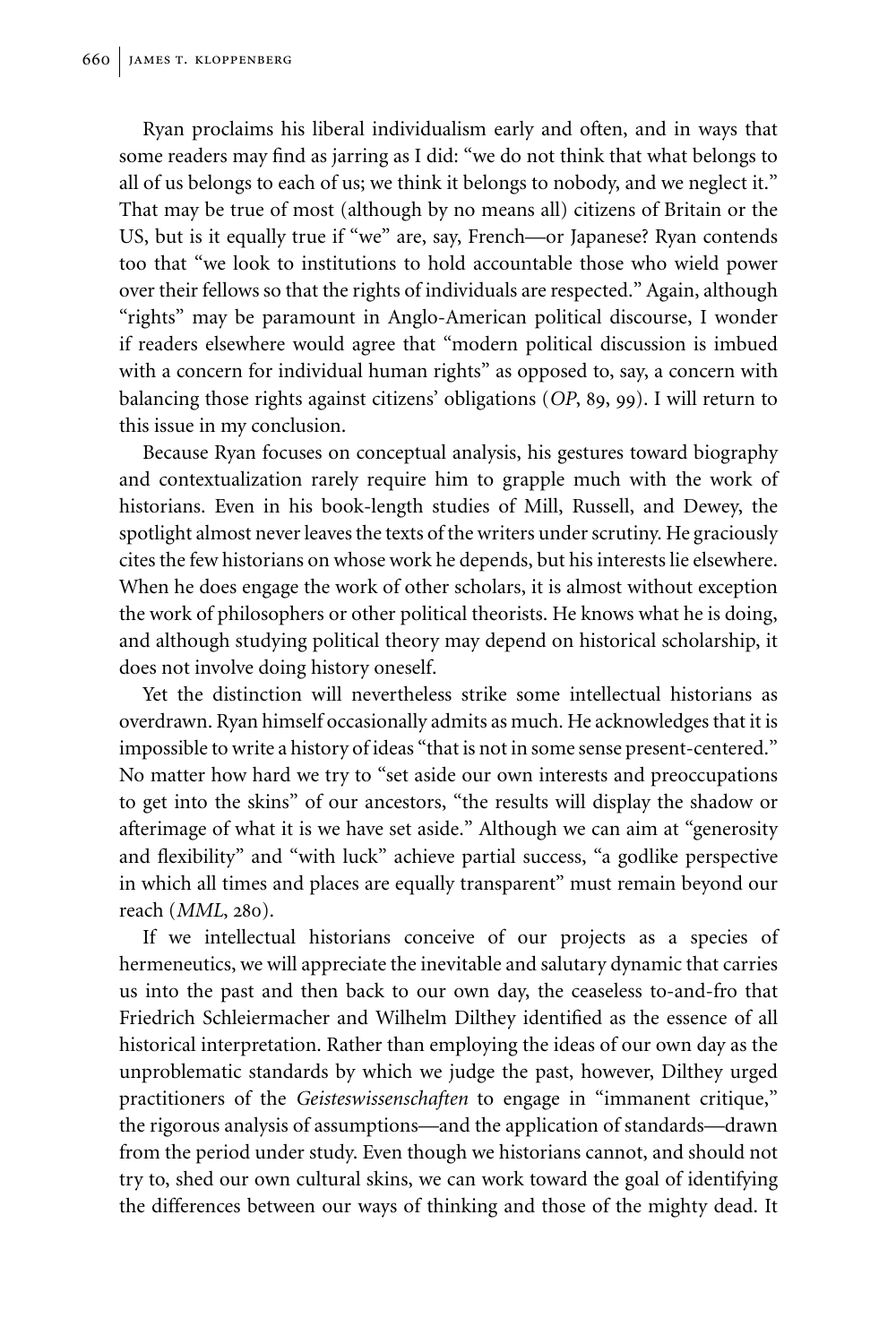is not always so clear, I think, that we have their number. Examining their ideas historically might help us rethink our own. I will return to this question too in my conclusion.

#### **ARGUMENTS**

For a book that covers two and a half millennia, *On Politics* is ingeniously and skillfully organized. The central themes stay in focus not only because of the recurring cross-references forward and, much more often, especially in volume two, backward. Ryan launches his account by contrasting the rival political conceptions of Hebrews, Persians, and Greeks. Throughout both volumes he subtly but insistently reminds readers of the differences between three distinct world views that he can introduce through these different ancient cultures. First, if religious obligations are paramount, politics seems unimportant. That assumption underlay the Old Testament, much early Christian thought, and some later forms of religious enthusiasm. Second, if politics is all about power, as Greek observers thought it was for the Persians Darius and Xerxes, then governments can safely operate without concern for their subjects. Finally, if politics is a central activity in human life—as Aristotle, for example, clearly believed—then all citizens should engage actively in the public sphere and participate in decisionmaking. At least some Greek city states quite self-consciously did just that, off and on, from the late sixth century through the late fourth century BCE.

Ryan's chapters on Greece and Rome introduce the principal topics of both *On Politics* and the essays in *The Making of Modern Liberalism*, topics such as citizenship and slavery, monarchy and democracy, assemblies and courts of law, and vexed political ideas such as freedom, equality, solidarity, and justice. Sticking with such familiar themes enables Ryan to present the central ideas of dozens of thinkers in a package that can be characterized as conventional for the best of reasons: it mirrors the forms taken by most Western political theory from the ancient world to the present.

Ryan's cast of characters too is unsurprising, and that mostly for good reason. Since the ancient world, white males have enjoyed privileges, which they justified to themselves by denying the capacities of everyone else, that gave them a monopoly on the power and prestige necessary for producing influential works of political theory. Some readers will criticize *On Politics* for simply perpetuating that unfortunate tradition. Ryan mentions Christine de Pizan and nods toward Mary Wollstonecraft. He devotes a few solid pages to Martinique-born Frantz Fanon and Egyptian Sayyid Qutb. But he does not address the more fundamental questions raised by feminists and writers of color about the roles played by gender and race in shaping Western political thought. Given the passionate commitment of Ryan's hero John Stuart Mill to the causes of antislavery and women's rights,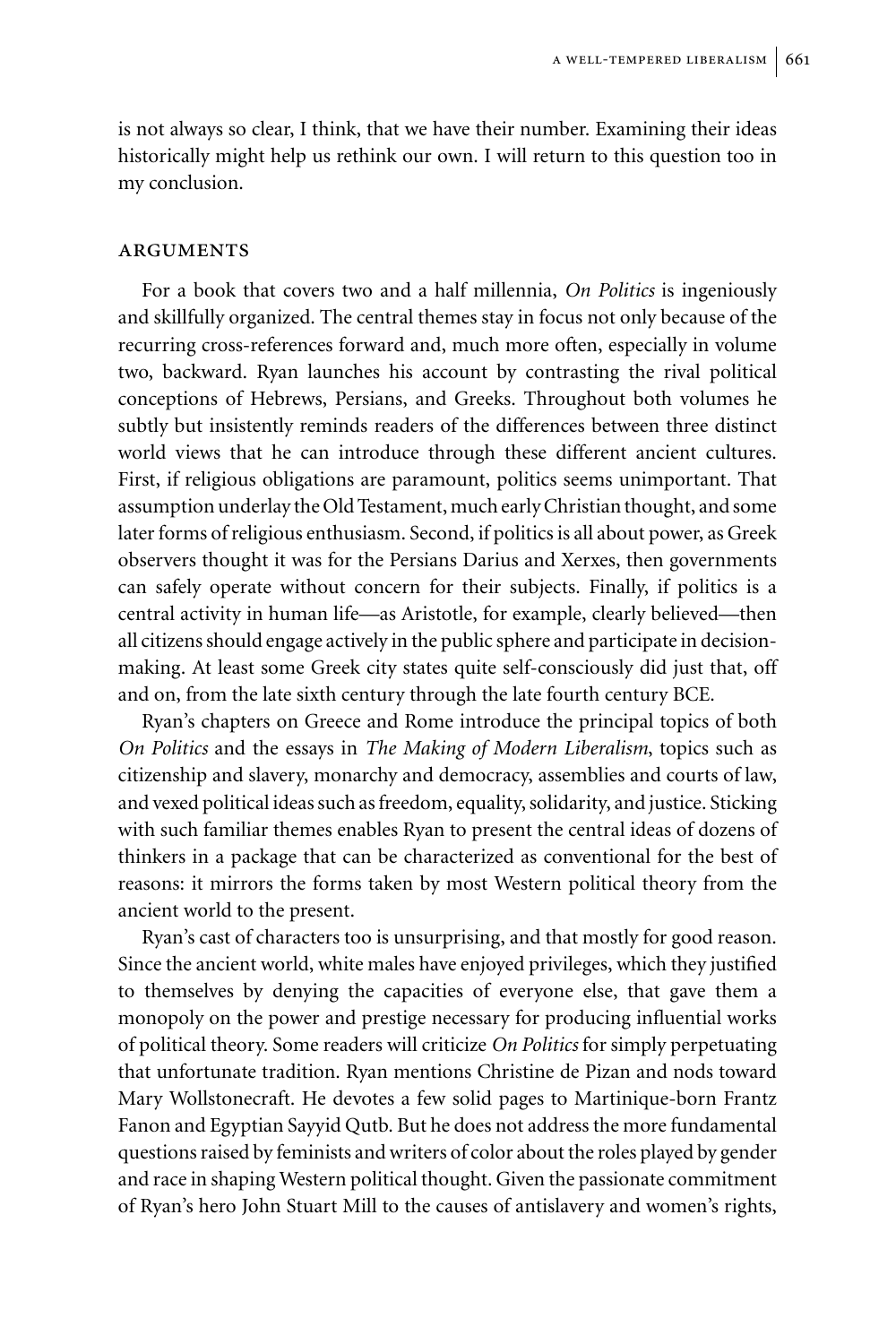one might have expected Ryan to pay more attention to these issues. To be fair, he devotes no less attention to them than have most white males writing about political theory in the last two and a half millennia. Ryan concedes that the opening of privileged positions to women and nonwhites in recent decades is among the signal features of modern liberal democracies that "we" can all applaud. Many readers, though, will wonder whether he might have examined in greater detail those responsible for the ideas of gender and racial equality now so widely endorsed—and the reasons why lingering prejudices still impede the achievement of those goals.

From Ryan's liberal vantage point, the recent turn toward inclusiveness is "so obviously worthy of celebration that adding my voice to the chorus seems otiose" (*OP*, xviii). That perspective also positions him to register cautionary notes concerning some of what he considers the more questionable enthusiasms of recent scholarship. The now-standard contrast between our tepid representative democracies and the supposedly more robust democratic culture of Athens, for example, with its use of sortition to fill at least some positions, its annual elections, and the direct participation of its citizens in much decision-making, can obscure the centrality of slavery and the unquestioned legitimacy of imperial conquest in the ancient world. To Pericles' funeral oration Ryan juxtaposes the equally familiar Melian dialogue. The ancient Greeks' pitiless cruelty toward non-citizens and toward their conquered enemies is a feature of ancient democracies that Ryan wants readers to understand, in part because the intolerance and warmongering of so many republican regimes serves as a leitmotif of *On Politics*. Inasmuch as Athens was true to its political principles in condemning Socrates to death, Ryan concludes, we should think twice before we embrace those principles.

We are now less tempted by Plato and Aristotle, Ryan contends, because their conviction that there exists a single best form of life, and that only certain people are capable of it, seems to us so obviously unattractive. He reminds readers that Socrates irked Athenians in part because he challenged the assumption, common in Greek culture at least since the *Iliad*, that gratifying our impulses constitutes the highest good and that "the unbridled pursuit of self-interest constitutes success" (*OP*, 64). Plato and Aristotle, albeit in different ways, challenged the assumption that humans are what Ryan terms "self-interested 'utility maximizers'" (*OP*, 80– 81). Both offered alternative conceptions of the good life and the institutions and sensibilities conducive to attaining it. But each considered his own conception superior to all others, and both took for granted the inevitability of hierarchies now deemed intolerable. We modern liberals, Ryan concludes, reject such ideas as "authoritarian" (*OP*, 108–9).

Ryan carefully distinguishes Roman from Greek political ideas. His deftly drawn portraits of Polybius and Cicero introduce concepts that pop up repeatedly in his accounts of early modern and modern political thought, notably Polybius'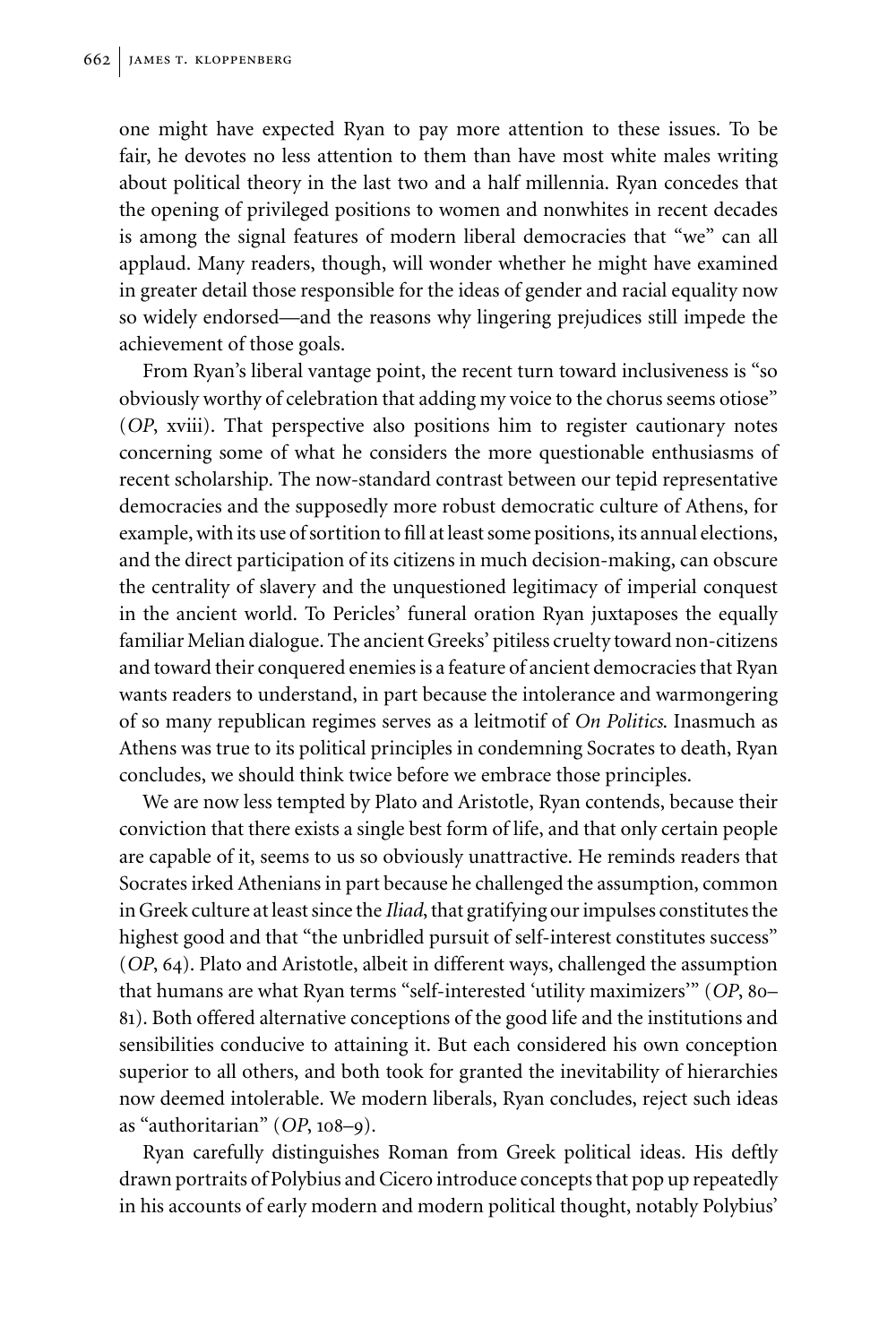idea of the "mixed regime" and Cicero's insistence that without citizens' commitment to the common good, even the best institutions will fail to check the erosive effect of the pursuit of private interests. Roman *libertas* meant freedom under law. It was negative in that it protected the individual from penalties other than those enshrined in law, positive in that it offered "an entitlement to occupy office and make the laws that governed the Roman state" (*OP*, 130).<sup>6</sup>

Just as Ryan's accounts of Greek and Roman ideas and institutions set the stage for what is to come, so his treatment of Augustine and Aquinas in the context of early Christian thought introduces crucial considerations without which modern political ideas are incomprehensible. In the centuries between the *City of God* (427), which Augustine completed as the Visigoths were sacking the North African city of Hippo where he served as bishop, and the sixteenth-century outbreak of the Reformation, Roman Catholicism served as "the one unifying force" in Europe (*OP*, 188). Without trying to hide his contempt for religion, which Ryan is confident he shares with all modern liberals, he provides a clear and cogent account of the relation between Augustine's and Aquinas's theology and their political ideas and explains the reasons why they exerted so much influence in medieval Europe.

During the years between Augustine and Aquinas, Ryan points out, "thinkers saw society as a Christianized whole, and they did not view politics as a distinct activity with its own rules and purpose" independent of God's will. Ryan unsettles the simple story of authority originating in God, a view descended from Walter Ullmann's enduringly influential *History of Political Thought in the Middle Ages*. Like the practice of feudalism, the practice of politics was more complicated than the theory. Even granting God's omnipotence and the derivation of all earthly authority from his rule, John of Salisbury contended in 1159 that a king's authority exists only when the king is just. Once Aquinas's fellow Dominican William of Moerbeke translated Aristotle's *Politics*, among the texts recovered by Islamic scholars and introduced in Europe during the twelfth century, Christians could begin to theorize a distinction between the domains of theology and politics.

Less elevated struggles for power between the papacy and secular princes eroded the idea of a single hierarchy descending from God through the Pope to the Holy Roman Emperor and then to ordinary people. Aquinas insisted that authority, to be just, had to conform to natural law. Although he did not pursue the implications if it did not, rumblings about the gap separating Christian ideals from the practices of secular and Catholic authorities alike began to grow.

<sup>6</sup> Ryan's account of Roman political ideas is useful also because it helps explain why Quentin Skinner has embraced the adjective "neo-Roman" in preference to "republican" in his recent writings about the emergence of the modern liberal tradition. See Quentin Skinner, *Liberty before Liberalism* (Cambridge, 1998).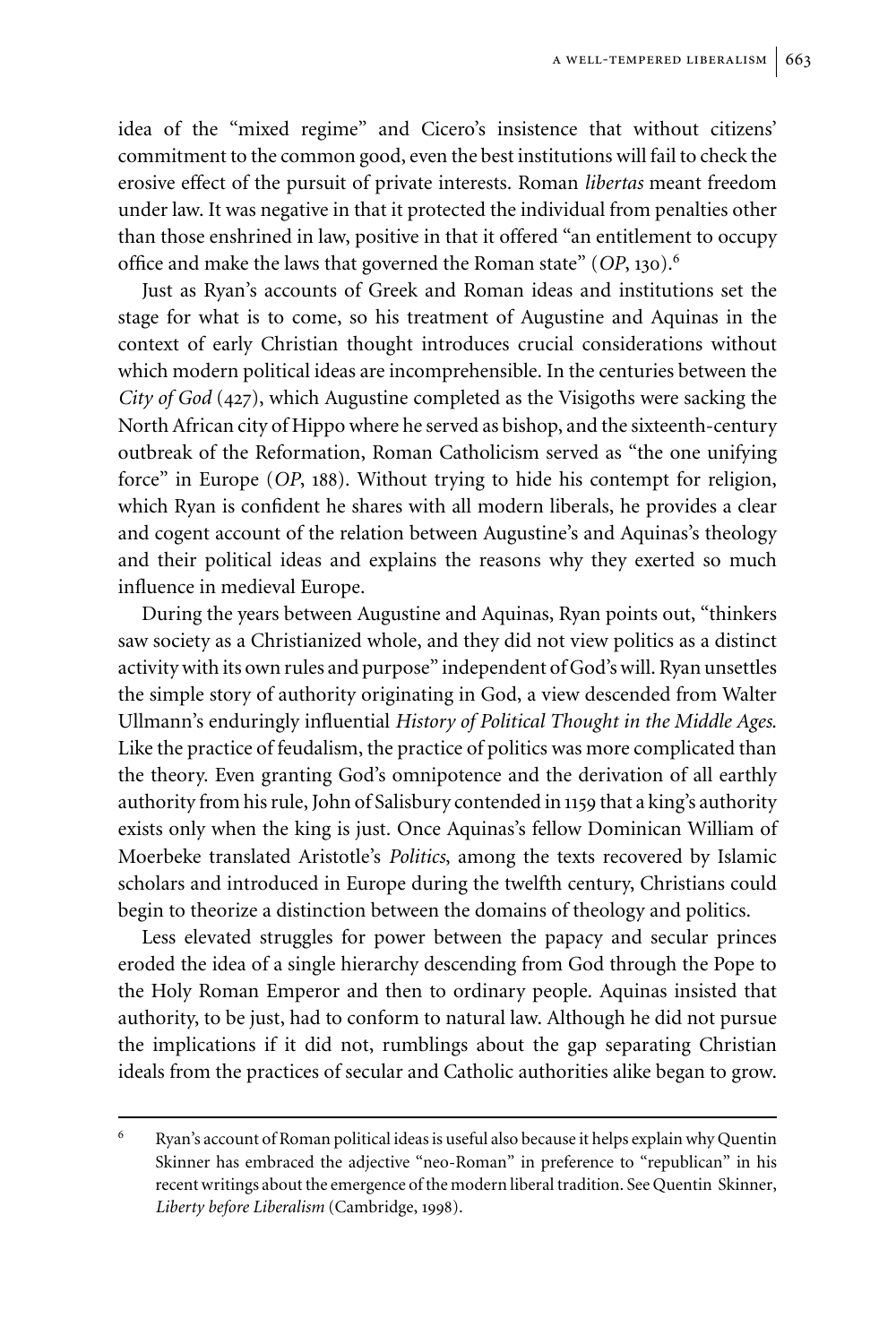Some readers may find themselves floundering in Ryan's concise accounts of the eleventh-century investiture controversy, the thirteenth-century conflicts that fractured the Catholic Church, and the struggles between Renaissance popes and Renaissance princes. Intellectual historians, however, will appreciate his implicit acknowledgment that developments in political thought cannot be disentangled from those in social and political history. Ryan painstakingly explicates the ideas of late medieval writers such as Dante, Marsiglius of Padua, and Bartolus of Sassoferrato even though he concedes they had little immediate impact. They advanced arguments challenging the authority of monarchs and princes who did not rule in accordance with the ideas of Aristotle and Aquinas, who argued that state power exists only for the purpose of enabling individuals to pursue lives of moral excellence. From the eleventh through the early sixteenth centuries, Ryan contends, scattered critics clamored for Christian versions of Roman *libertas*.

In the final chapters of volume one, Ryan discusses the thinkers whose ideas gave birth to the modern world. Humanists such as Erasmus, Thomas More, Michel de Montaigne, and Christine de Pizan ventured distinct interventions aiming to shrink the gulf separating political practice from Christian principles. Machiavelli, by contrast, began with a different premise: if we take men as they are, how can we rebuild regimes that approximate the glory that was Rome. Although none of these individuals inhabited a republic, all of them questioned the boundaries of authority and planted seeds that blossomed later, when the Church's hold on power slipped and alternative ways of thinking about politics helped facilitate new practices of politics.

More immediately influential were the ideas of reformers Martin Luther, Jean Calvin, and their more radical brethren. Their ideas were hardly new. They invoked St Paul or St Augustine; they meant to be calling Christians back rather than urging them forward. But the consequences of their ideas were revolutionary, Ryan argues, because secular authorities, following the lead of Henry VIII, proved willing for the first time since Constantine to "take control of the religious life of their own states" against the claims of the papacy (*PO*, 322). The political consequences of the reformers' ideas varied wildly. Luther counseled obedience, Calvin self-government by the regenerate, and radicals such as Thomas Muntzer ¨ forms of popular sovereignty that their critics mistook for anarchy.

Strikingly, Ryan implicitly endorses the argument of Brad Gregory's controversial study *The Unintended Reformation*. <sup>7</sup> Before the sixteenth century, as Gregory contends, Europe was united under Catholic Christianity; afterwards there was only conflict, between sects and between states. Although the secular Ryan celebrates the cultural consequences that the Catholic Gregory laments,

<sup>7</sup> Brad Gregory,*The Unintended Reformation: How a Religious Revolution Secularized Society* (Cambridge, MA, 2012).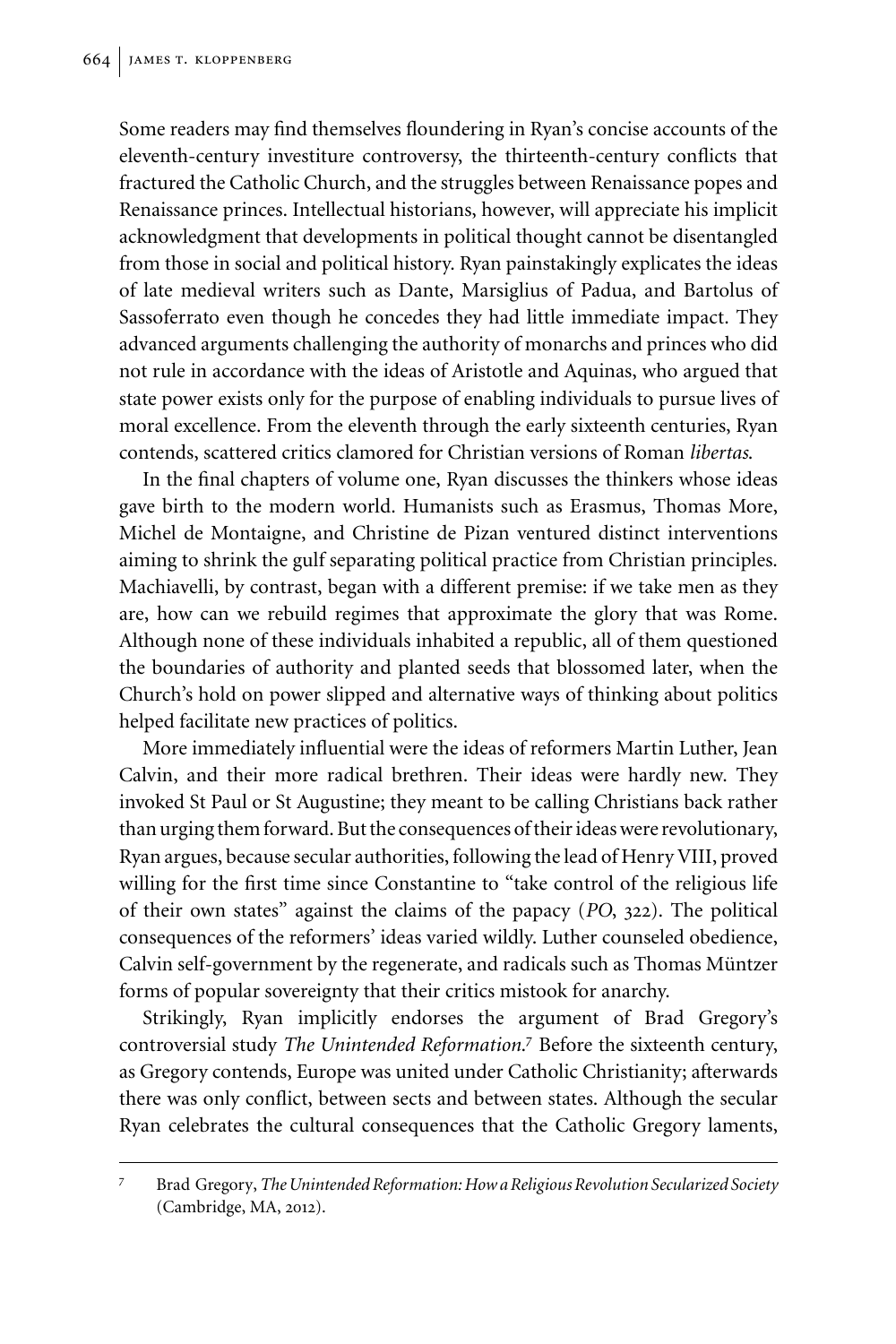including, above all, the liberal toleration of diversity and the division between public and private spheres, they agree that the Reformation fractured European culture irreparably. Like many of Gregory's critics, I believe he overstates the degree of unity before the Reformation; Ryan is vulnerable to the same charge. But however one evaluates that sixteenth-century pivot, their central point stands: the Reformation sparked wars of religion that transformed European culture permanently.

The second volume of *On Politics* begins with Thomas Hobbes, the first political theorist of the modern world. Ryan agrees with Gregory that the Reformation opened the door to modernity, by which he means not only religious upheaval but also a new global consciousness, an enhanced role for science, economic growth, new military technology, novel ways of thinking about government, and a newly emergent realm of private life. (*OP*, 408; *MML*, 485.) Ryan, like so many contemporary Anglo-American scholars, considers Hobbes "the greatest of British political thinkers, and the boldest, most exciting, and most compelling writer on politics in the English language" (*OP*, 413; cf. *MML*, 221–5). Whatever one makes of that contestable claim, Ryan is surely right that Hobbes was the first Western writer since the ancient world to conceive of humans as merely complicated machines and to reduce their aspirations to the simple satisfaction of desires, above all self-preservation, which explains why humans came together to form government and why government must be absolute. Ryan shows that Hobbes was reacting against the sixteenth-century wars of religion and the more proximate horror of the English Civil War. In the wake of those catastrophes, he reasoned, individuals must stop pretending to possess rights against their government. The price of peace, for Hobbes (as for Montaigne), was obedience.

From Hobbes's bracing absolutism Ryan turns to Locke. He incorporates much of the recent scholarship establishing beyond question the decisive role played by Locke's devout Christian faith. "Locke invokes God as creator and legislator from the outset," Ryan correctly observes, and throughout his detailed analysis Ryan emphasizes "how thoroughly his own religious convictions permeated Locke's work" (*PO*, 466). Because men are "sent into the world by [God's] order and about his business," in Locke's words, and because legitimate government, authorized by God's purpose, aims "only for the public good," attempts by C. B. Macpherson and others to make Locke responsible for the exploitative culture of capitalism misconstrue Locke's central ideas (*OP*, 461, 462).

Indeed, Ryan dismisses the entire controversy concerning a "liberalism" said to originate in Locke and a "republicanism" hearkening back to the civic engagement of the Greek city states. Both Macpherson's critique of Locke and the celebrations of Athenian democracy by scholars such as Hannah Arendt and Sheldon Wolin in the 1960s sent the academy down a false trail. First, Locke did not celebrate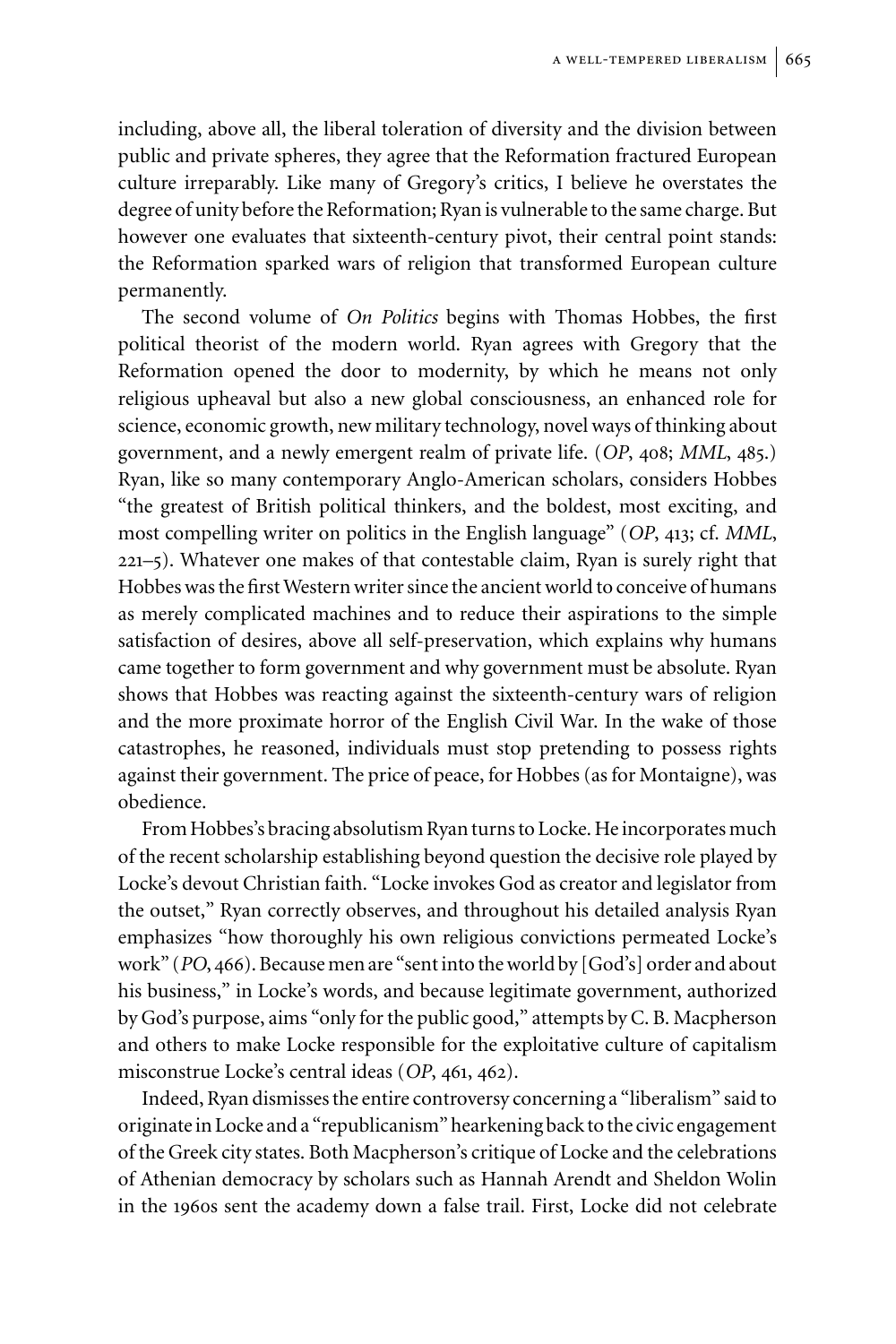hardy individualists against the community but instead stressed their duties to natural law and to each other. Second, the republics of Pericles and Machiavelli were exclusionary, hierarchical, and expansionist—hardly models for the ideals of the post-World War II New Left.

In a splendid 1989 article entitled "Locke on Freedom: Some Second Thoughts," which he makes clear also contains multiple later rethinkings, Ryan dissolves the liberal-republican debate by demonstrating that it rests on fundamental misunderstandings of Locke, modern liberalism, ancient republican regimes, and the democratic forms of government that emerged on both sides of the Atlantic in the seventeenth and eighteenth centuries. "Locke's account of political power stresses that authority exists only in order to promote the common good," and legitimate governments "must therefore be guided by the maxim *salus populi suprema lex ist*" (*MML*, 294). If by republican government we mean "constitutional, public-spirited government whose authority stems from its commitment to the public good," government "calculated to reconcile freedom and authority in the sense that individuals are never required to obey the arbitrary will of another"—what Skinner would later dub "neo-Roman"—then "Locke's whole theory of government, in fact, leads in a republican direction because of its emphasis on law and consent" (*MML*, 246, 247). As Ryan accurately observes, the actual regimes of ancient Greece and Rome depended on slavery rather than equality and aspired to conquest rather than peace. Moreover, critics caricatured early modern liberal individualism: "Quakers are famously public spirited and rich in good works," and "New England town meetings," although perhaps rarely "quite as impressive as we would like to believe," nevertheless "do not come a poor second to the agora in Thebes or Corinth" (*MML*, 251).

In "Locke on Freedom," Ryan historicizes the criticism he wants to explore, and the result clarifies Locke, liberalism, republicanism, and the mischaracterizations of all three that made these debates from the 1960s through the 1980s so sterile. For that reason intellectual historians will find such essays rewarding. In some of his other essays, however, and frequently in *On Politics*, Ryan indulges the Anglo-American analytic philosopher's penchant for thought experiments, which breed like rabbits when he is reflecting broadly on questions of rights, obligations, and the proper role of government. Anyone who has spent much time in philosophy journals or seminars knows that, for professional philosophers, the fanciful example usually trumps mere historical evidence. Although historians may fault Ryan for offering more abstract than actual illustrations, all writers indulge in such exercises occasionally (rabbits, anyone?), and most readers are likely to welcome Ryan's exercises of wit and imagination as a break from the careful exegesis and critical analysis of difficult texts.

The history Ryan invokes in *On Politics*is rarely much more than a stage set. His theorists stride forward and give their speeches, to which he appends thoughtful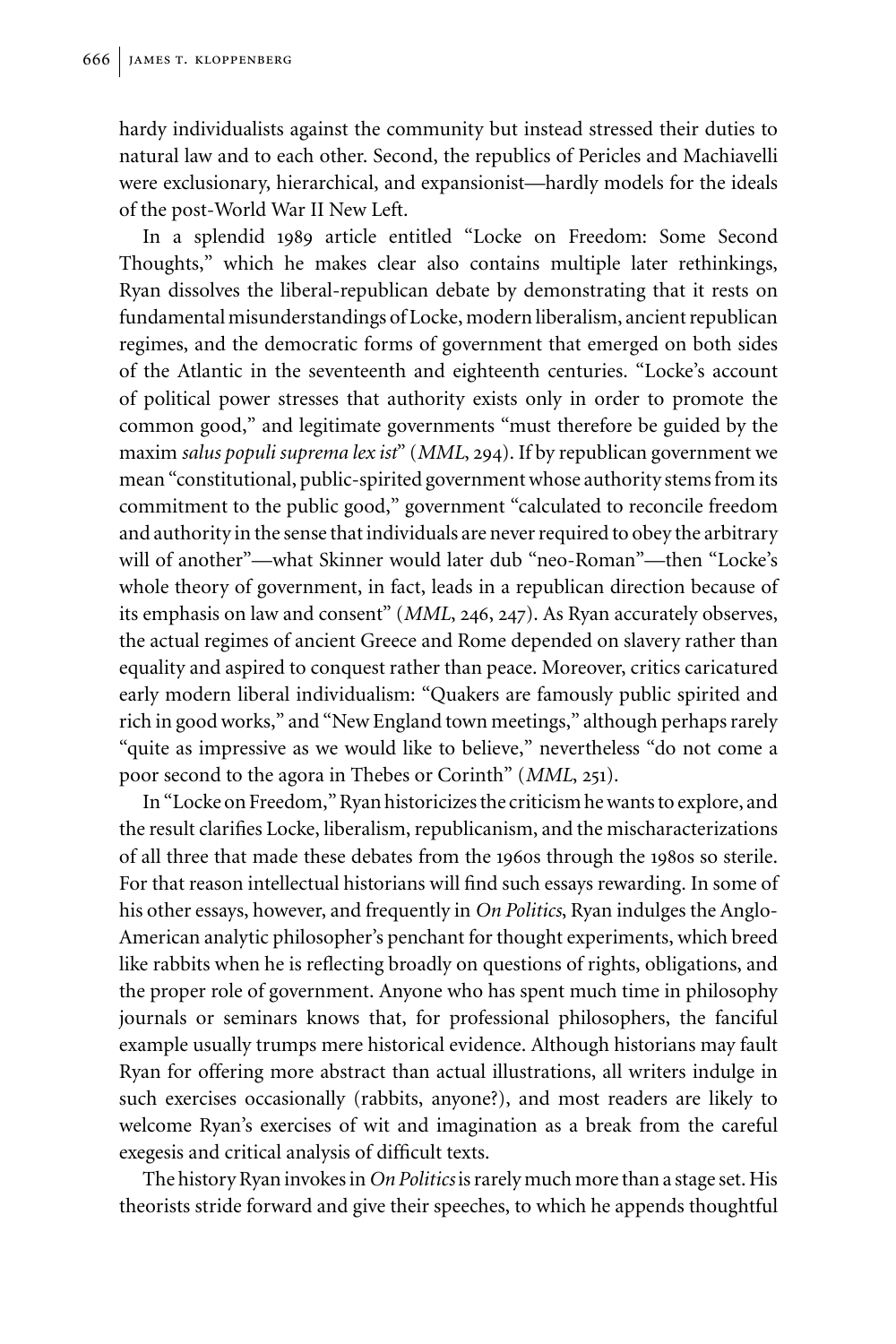and illuminating critical commentary. But precious few minor players appear, and the scenery is painted in very broad strokes. Ryan does his best to locate his stars in their historical settings, albeit briefly, yet intellectual historians are unlikely always to be satisfied—probably because Ryan is not really writing for us. Ryan reckons that his readers will share his own preference for conceptual analysis over contextualization. Historians may find the less fanciful but more carefully grounded arguments, such as those in "Locke on Freedom," more persuasive.

Given the persuasiveness of that essay, it seems odd that the chapter on Locke in *On Politics* is followed by one entitled "Republicanism." That decision seems to endorse a long-standing but, in my view, mistaken convention distinguishing Locke from James Harrington, Algernon Sidney, and Montesquieu. Only when Ryan notes, toward the end of his discussion of Sidney, that our distinction between liberals and republicans would have made no sense to these thinkers themselves, does he acknowledge how misleading his own chapter title is. Like Locke, these thinkers believed that the exercise of liberty requires both a limited set of powers for government and a virtuous citizenry. They argued that any legitimate state derives its authority from the people. For that reason they contended that the people should participate in government by electing those who would exercise power. Because they dispensed with the Athenian preferences for sortition and direct government by all citizens, Ryan declines to call these thinkers "democrats." In their writings, however, as in Locke's, the arguments for popular sovereignty nascent in late medieval critiques of rulers who neglected the common good at last came to fruition.

Ryan notes that Harrington, and especially Sidney and Montesquieu, were, along with Locke, widely read in England's North American colonies. He neglects to note, however, that those colonies, through their legislative assemblies, were already practicing self-government of the sort recommended by "republican" theorists. Like Montesquieu, those who gathered in town meetings and colonial legislatures admired the balance and moderation of England's government, and like him they wanted to combine ancient republican civic virtue, as celebrated by Sidney, with the freedom from extralegal government they associated with the rights of Englishmen. But unlike the English and French theorists they were reading, they were already developing a rich fund of experience concerning the workings of popular sovereignty.

Ryan's chapter "The American Founding" pays little attention to the years leading up to the Declaration of Independence. As a result, he overlooks the decades of self-government that prepared Americans to establish a separate nation. Instead he emphasizes the debts they owed, first, to eighteenth-century Scottish philosophers and Locke, whose *Second Treatise* "issued in the views of the American revolutionaries" (*OP*, 460); second, to the English version of classical republicanism espoused by Harrington and Sidney; and third, to the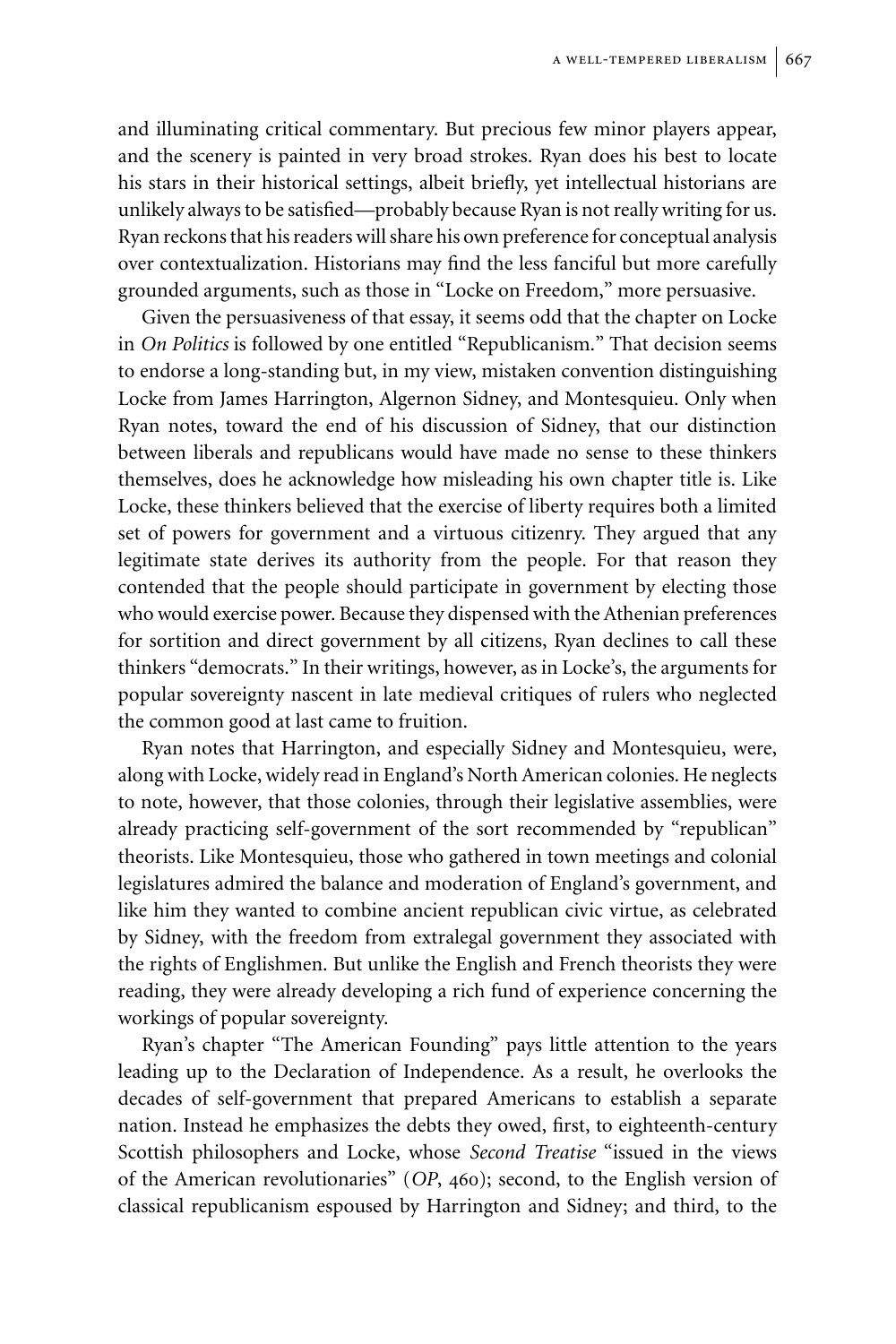Calvinist and Augustinian Christianity that most Americans embraced. In short, Ryan accepts the hybrid nature of American political thought even if he pays less attention to the ways in which American practices of self-government underlay, jibed with, and reinforced those principles.

I dissent from only a few features of Ryan's account. I think he sells short the revolutionary writings of the young John Adams and exaggerates the influence of Cicero, who is said to have shaped Thomas Jefferson's arguments in *A Summary View of the Rights of British America* and James Madison's in *The Federalist*. Overall, however, Ryan's treatment of the central arguments in the American Revolution is accurate and effective. He frames the founding in terms of the tension between three individuals: Jefferson, champion of decentralized democratic government and agrarian economy; Alexander Hamilton, who preferred centralization and commercialization; and the ingenious moderate Madison, who offered a compromise that satisfied no one. Yet Madison's vision of a complex federal republic, combining features of monarchy, aristocracy, and democracy, yielded durable and malleable institutions capable of developing along with the rapidly changing nation. Ryan shrewdly observes that those who criticized the Constitution—and resisted Madison's defense of it—rarely compared it to the problems of the nation's government under the Articles of Confederation, which is as true now as it was in the 1780s and 1790s.

Ryan accepts the standard view that Madison deliberately and deftly distinguished the new republic from a democracy, a distinction I believe descends from debates among political scientists and classicists since the 1950s rather than the 1780s. Then the difference was far less pronounced and common usage far more muddled. I do agree with Ryan's insistence that the idea of representative democracy was hardly new in the 1780s. It was well known in the ancient world, widely discussed in late medieval Europe, and fought over in the sixteenth and seventeenth centuries. The desirability, as well as the necessity, of representation was taken for granted in eighteenth-century debates, even though people disagreed about whether those elected were *delegates* to be instructed or *representatives* empowered to deliberate and use their own independent judgment. Rather than adopting that common eighteenth-century practice, Ryan instead follows the lead of Mill, who in 1861 sharply distinguished "democracy," which alarmed him, from "representative government," which he endorsed. Today most scholars, although we tend to reverse Mill's preferences, adopt his distinction and apply it anachronistically to eighteenth-century debates.

Although it was Tocqueville's*Democracyin America* that ignited Mill's anxieties about democracy, it was the practices of representative government and the culture that nourished those practices that Tocqueville himself characterized as democracy. The idea that a bright line necessarily divides genuine democracy, which involves the use of lotteries and direct popular government by all citizens,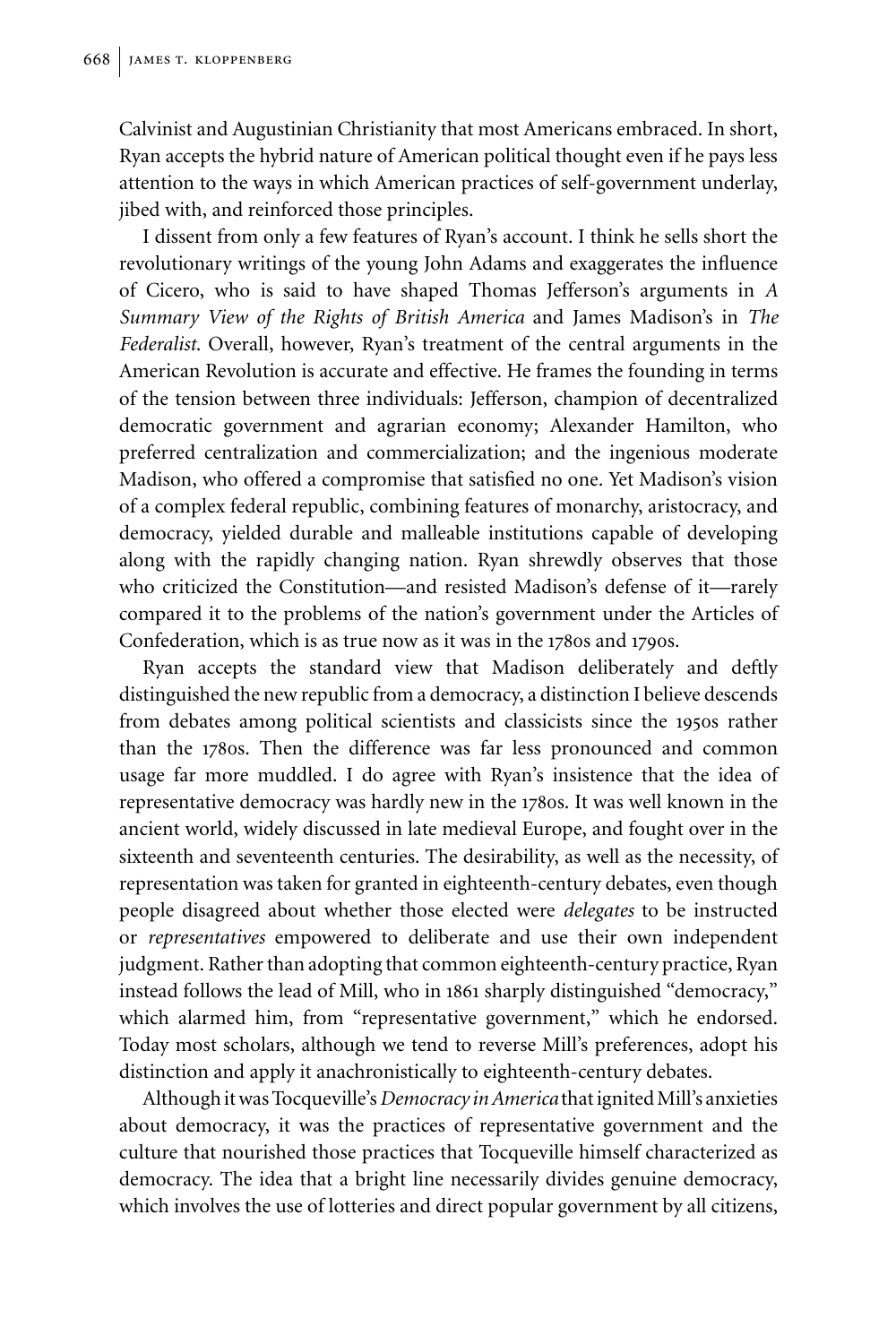from representative democracy, or government that makes use of elected officials as well as participation by citizens in a wide range of activities from juries to town meetings, is more common today than it was in the eighteenth century. Neither Jefferson nor the Antifederalists, neither Thomas Paine nor Condorcet, neither Mary Wollstonecraft nor Marie-Olympe de Gouges, shared the concept of a hard-and-fast distinction between direct and representative democracy, or expressed the disdain for the latter, that has become all but canonical in the last fifty years among political scientists, legal scholars, and even many historians (who should know better). I share the widespread dissatisfaction with the tepid forms of civic engagement characteristic of twenty-first-century democracy, but the idea that the United States in the late eighteenth century could have been a direct rather than representative democracy would have struck contemporaries as unfathomable. The standard contrasts between Federalists and Anti-federalists, and between Hamilton and Jefferson, accurately capture the conflicts among people who had different visions of civic engagement and the power of the national government, but no one on either side of the Atlantic doubted that the United States was the world's first democracy.

The contrast with which Ryan closes this chapter, between Jefferson's radical, self-governing ward republics and Madison's temperate federal scheme, will not hold up for two reasons. First, although Jefferson did prize local government, he also wholeheartedly embraced the federal framework and the power of the national government, which he considered necessary and put to use as president. Second, Madison considered himself a lifelong democrat, who served willingly and without reservations as Jefferson's first lieutenant in the emerging Democratic Republican party of the 1790s, as Secretary of State in Jefferson's cabinet, as Jefferson's successor as president, and who welcomed the expansion of the franchise in Virginia in the 1820s even as he fretted about the cultural decline of the new nation. No matter how vociferously they argued with each other, Jefferson and Madison, like John Adams and most of the founders other than the anomalous Hamilton, considered liberal rights, republican virtue, religious freedom, and representative democracy as inseparable parts of, and indispensable to, the American project.<sup>8</sup>

Among the European thinkers whom these Americans read, Ryan points out, was Jean-Jacques Rousseau, and Ryan is right to go against the grain in contending that "their ambitions were not as different as commentators sometimes suggest" (*OP*,573). The differences we perceive between Rousseau and Locke, Harrington,

<sup>8</sup> For a detailed elaboration of this argument see James T. Kloppenberg, *Tragic Irony: The Rise of Democracy in European and American Thought* (forthcoming from Oxford University Press).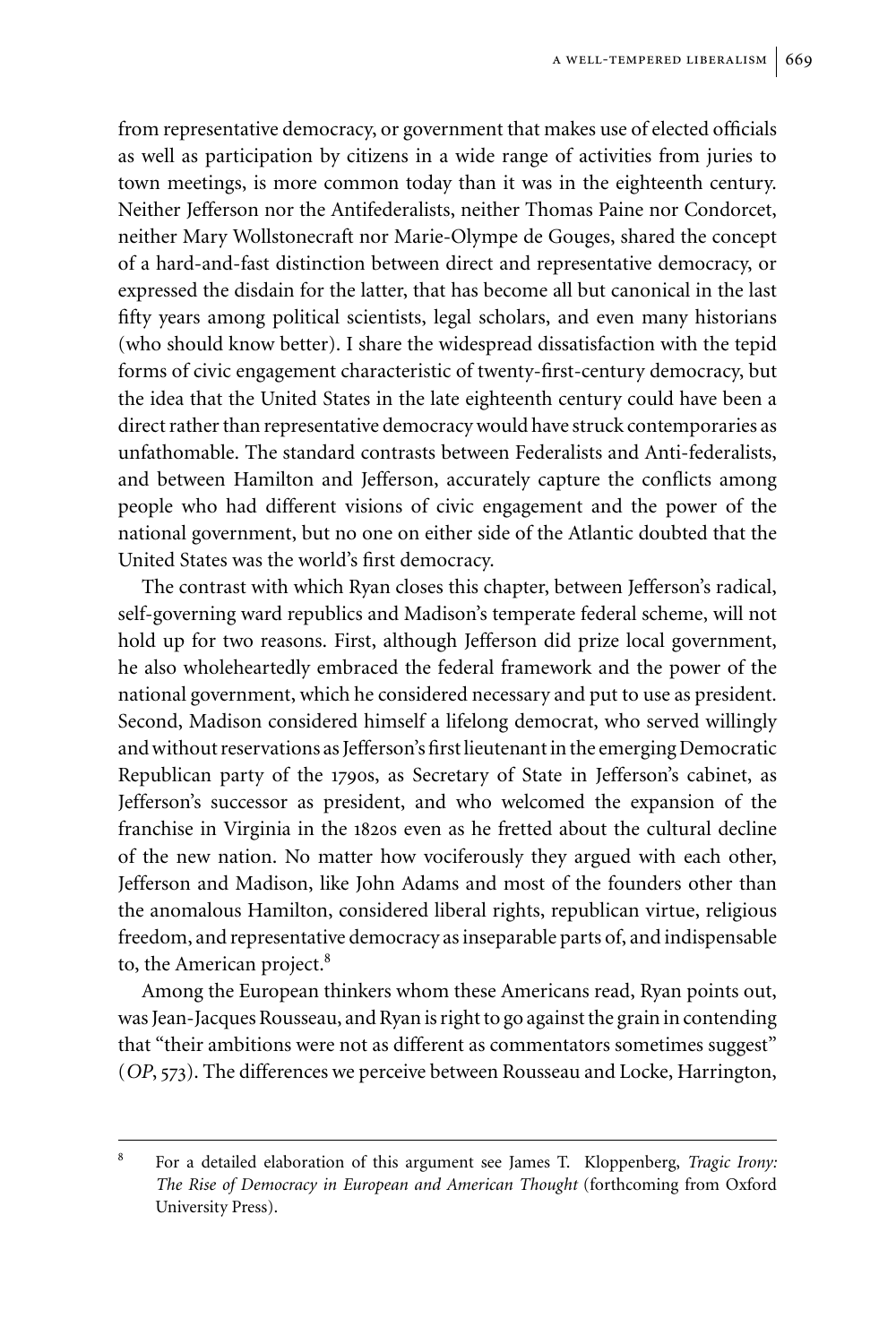Sidney, and Montesquieu, on the one hand, and between Rousseau and the American founders, on the other, are attributable more to the filters imposed on Rousseau's work by intervening centuries of commentary than by Rousseau's own writings. Ryan's analysis of Rousseau is as complex and difficult to summarize as is Rousseau's multifaceted *oeuvre*. Challenging as it is to extract the principal themes that unify the writings of a thinker as challenging as Rousseau, it is not impossible. In light of Ryan's successful achievement of that goal in *The Philosophy of John Stuart Mill*, it is notable that he resists the idea of coherence in the writings of Rousseau.<sup>9</sup>

As Ryan notes, the celebration of "natural man" usually attributed to Rousseau's *First Discourse*is incorrect; together with the *Second Discourse*it shows instead Rousseau's conviction that historical development, although necessary and irreversible, provided modern man both with new capacities for virtue and with far greater temptations toward vice. Putting together *Emile* with the *Social Contract*, as Ryan does briefly, yields a coherent picture of Rousseau's ideals. In Rousseau's own words in the *Social Contract*, "impulsion to appetite alone is slavery, but obedience to the law one has prescribed for oneself is liberty" (*OP*, 562). Persuading Emile to internalize the moral law is his tutor's highest ambition; designing a state in which citizens together frame such laws, then obey them, is the objective of the *Social Contract*. Ryan comes close to admitting as much when he acknowledges that the general will can be seen simply as the basic law. The challenge is not to identify it, because it is simply the common good, but instead to recognize it and put it into practice, which is difficult, if not impossible, because modern individuals are blinded by pride to their genuine interests as citizens and members of a community. Patrick Riley has persuasively tied the general will to an older ideal stretching back to early Christianity and the location of perfect freedom in obedience to God's will.<sup>10</sup> Ryan instead ties it to Cicero (*OP*, 560). In either case, there is nothing particularly obscure or ominous about it unless one observes, as Ryan does, that later "horrors were perpetrated in the name of these ideas," from the Terror in the French Revolution to twentieth-century totalitarianism, and then blames Rousseau for those horrors. I had thought recent examinations of Rousseau's work, and Ryan's accurate linkage of Rousseau's ideas

<sup>9</sup> The most successful attempt to establish the coherence of Rousseau's philosophy remains the work of his most reliable translator, Roger D. Masters, *The Political Philosophy of Rousseau* (Princeton, 1968).

<sup>10</sup> Patrick Riley, *The General Will before Rousseau* (Princeton, 1988); and for a searching comparative analysis that locates the idea of the general will in a much broader discourse, Patrick Riley, *Will and Political Legitimacy: A Critical Exposition of Social Contract Theory in Hobbes, Locke, Rousseau, Kant, and Hegel* (Cambridge, MA, 1982).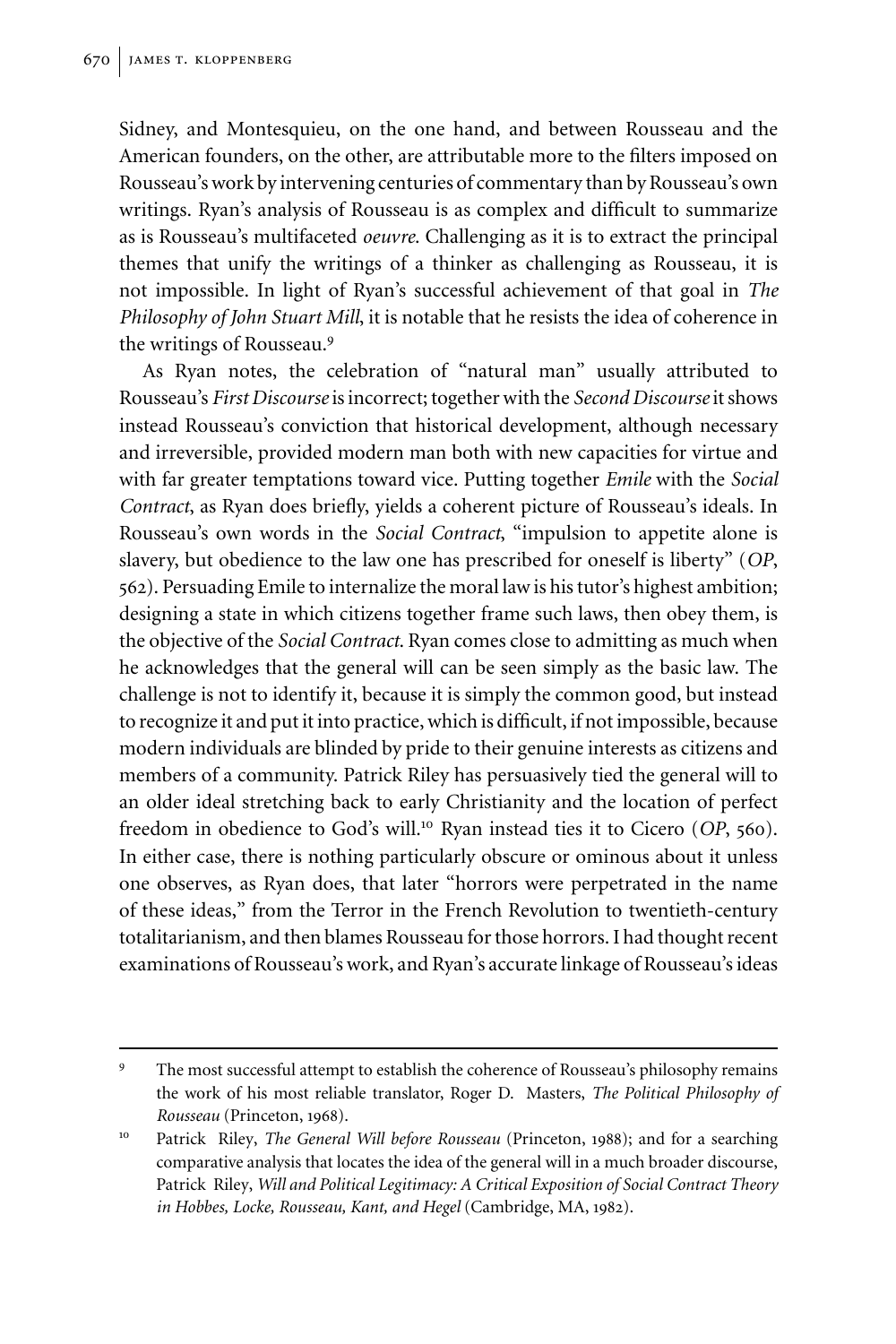to those of Cicero and the architects of the US Constitution, might have absolved his ghost of responsibility for such abominations. Evidently not.

The reason for this persistent confusion of Rousseau's ideas with these later developments, of course, is the tragic puzzle of the French Revolution. Ryan differentiates 1789 from 1688 and 1776 because it became, especially in 1793–4, a social rather than political upheaval. Its failure meant that "French political institutions were seen as illegitimate by much of the population," not only in France but elsewhere, "for the next century and a half" (*OP*, 636), and that result must be explained. To that end Ryan turns to Edmund Burke, whose account of the Revolution made him the whipping boy of the left from his day to ours, but whose account Ryan describes as "highly plausible." Burke's critique of revolutions extended beyond the French case, which is why conservatives continue to revere him. He emphasized their cost, their offense against tradition and order, and their corrosive effects on religion, which he described as the glue that holds societies together. Upping the ante were the reactionaries who took their cue from Joseph de Maistre, the champion of the old regime who expanded Burke's charges to encompass not only the Enlightenment but modernity more generally. De Maistre laid down the first principle of the political Counter-Enlightenment: things had been going downhill ever since the humanists first counterposed reason to the authority of tradition, and the time had come to put a stop to such nonsense.

More interesting to Ryan (and most of his likely readers) were the enthusiasts who saw the French Revolution as more similar to than different from the American Revolution. That view, Ryan remarks drily, "has been out of fashion for some time" (*OP*, 645). Thomas Paine, the lightning rod of the American Revolution who survived the Terror only because the chalk mark dooming him to the guillotine was put on the wrong cell, has become the darling of both the right and the left in contemporary America. Libertarians lionize him for originally celebrating small government, but Ryan shows why Paine's later work renders their praise misplaced. "Paine's case for confiscatory levels of taxation on very high incomes in order to pay for a welfare state" is less well known than it should be. It is a case, Ryan notes, that "needs to be made more often than it is today" (*OP*, 638).

Ryan's chapters on Hegel and Marx are fascinating, not least because he manages to make sense of their central political ideas without once describing the dialectics on which both of their philosophies depend. Although Ryan does not explain why he adopted that curious strategy, it forces (or enables) him to avoid the technical jargon into which accounts of their ideas usually descend. Instead, Ryan provides lucid presentations of Hegel's views on history and the state, along with this helpful paraphrase of his idea of freedom: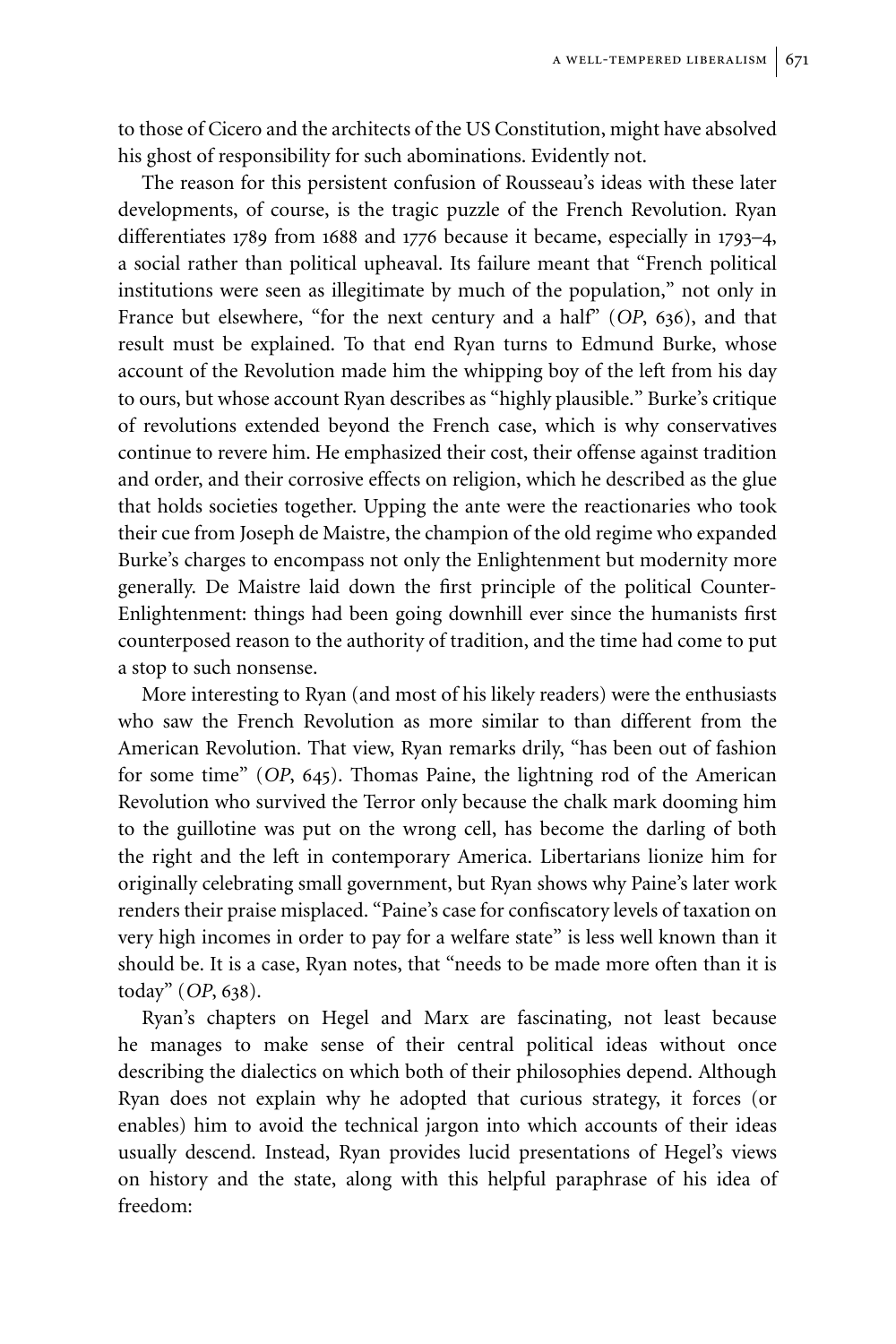The absence of coercion by others is a condition of freedom, but freedom itself is autonomy, prescribing to ourselves the rules we follow. Since a coherent system of rules is the only one we can live by, freedom is ultimately a matter of following the rules that reason prescribes.

If that formulation is familiar—from Cicero, Locke, Madison, Rousseau, and Immanuel Kant—it is no accident. The neo-Roman conception of freedom hovers above Ryan's *On Politics* almost as Hegel's owl of Minerva hovered over his world history. I will return to it in my conclusion.

Ryan's chapter on Marx does not follow immediately after his chapter on Hegel, as is conventional, perhaps because he wants to place Marx's critical philosophy in the context of Mill's and Tocqueville's expressions of anxiety about democracy and to use their ideas as a preface to his chapters on twentieth-century social and political criticism. Although that makes sense in the architecture of *On Politics*, I want here to point out that Ryan presents Marx very much as a young Hegelian rather than as a proto-Bolshevik. He opens the chapter on Marx by announcing that he intends to "pretend, so far as possible, not to know that the revolution of 1917 ever happened." I can only wonder why he did not adopt that wise strategy in his discussion of Rousseau and 1793.

Marx's 1844 manuscripts, rather than his later writings on revolution or economics, provide the focus for Ryan's account. His writing here may not satisfy specialists precisely because he veers away from Marx's own intricate critiques of Hegel and the young Hegelians, but readers unfamiliar with (or mystified by) Marx's early work will find the crisp writing on these pages very helpful. Without elaborating on the details or explaining the "cash nexus" or Marx's crucial concept of man as *Gattungswesen* (species being), Ryan leads the reader through Marx's theory of alienation. By the end of the chapter it is clear why Marx considered individuals in a market economy estranged from the products and the process of their labor, from each other, and from themselves. Moreover, it is clear why Marx considered a socialist revolution the inevitable consequence of capitalist development and why he believed humans would flourish, and politics would vanish, in a noncompetitive environment.

Not that Ryan himself is persuaded. The vision of people working with rather than competing against each other, and seeing each other as ends rather than means, he finds "either implausible or alarming" (*OP*, 779). But readers will at least have a pretty good idea what Marx had in mind before Ryan dismisses his ideal of universal cooperation. Moreover, they will have been given reasons to reconsider their own assumptions concerning self-interest, the rationality of competition, and the hidden assumptions of capitalism. Ryan's conclusion, although it will not satisfy any neo-Marxists among his readers, nevertheless concedes that "many worse things have happened to human beings than living in the kind of timeless utopia envisaged by Marx" (*OP*, 806).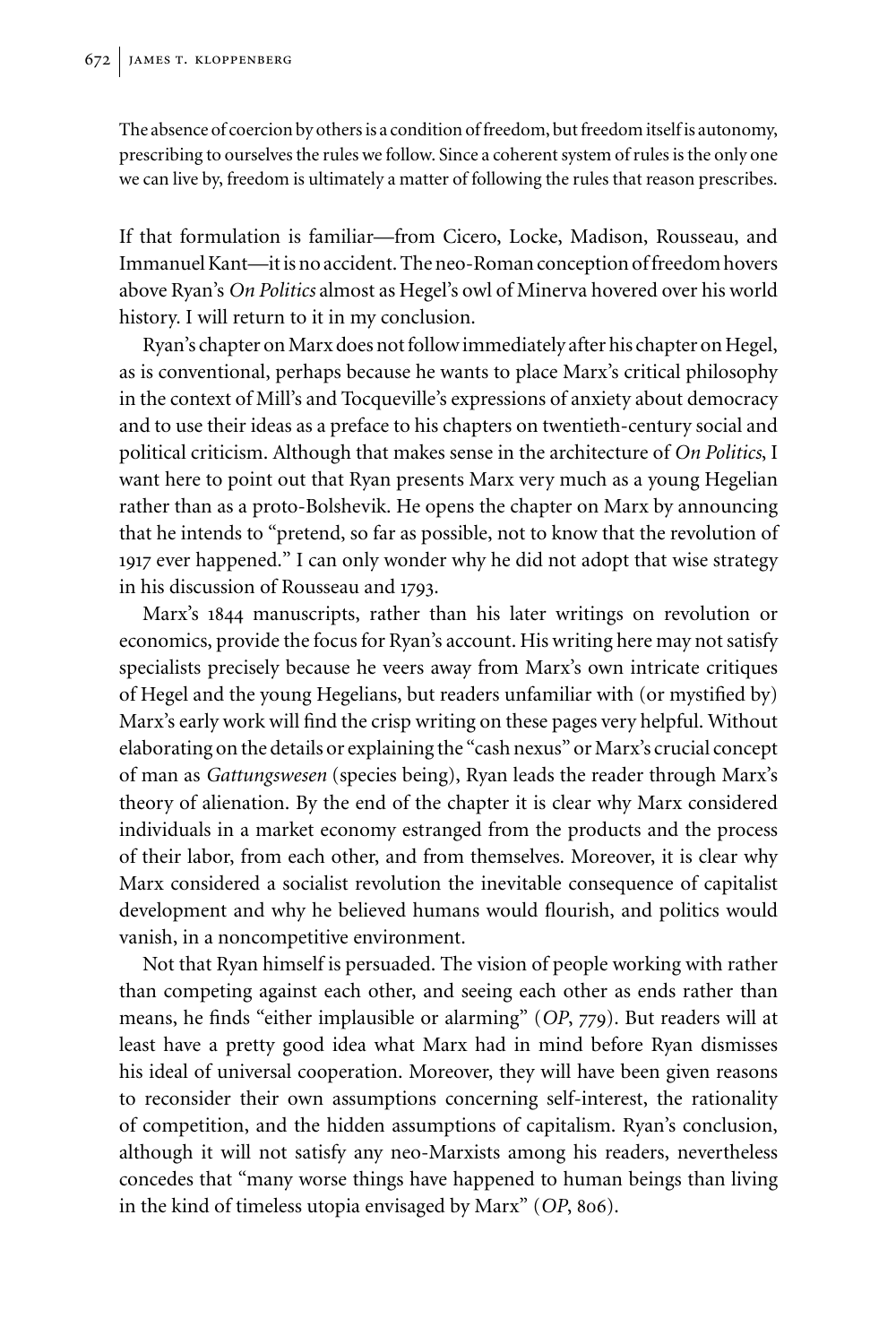Ryan's discussions of Mill and Tocqueville, placed between those on Hegel and Marx, strike me as the pivotal chapters in *On Politics*. As noted, Ryan has written major studies of Mill, and he observes correctly that Mill cannot be understood without appreciating Tocqueville's influence on him. Ryan skillfully narrates Mill's education by the principal philosopher of utilitarianism, Jeremy Bentham, and his chief lieutenant, Mill's father James Mill. He examines the young John Stuart's existential crisis and his resolution, following the Romantic poets' lead, to supplement his father's and Bentham's excessive rationalism by incorporating the emotions into his philosophy. Mill's own writings thus deviated from utilitarianism by adding a qualitative standard to the "quanta" of pleasure Bentham had proposed in order to measure his *summum bonum*, the greatest good of the greatest number.

But the exact nature of Mill's amendments, however, remains fuzzy. Ryan takes for granted that all of us modern liberals have become consequentialists too. If so, we must come to terms with Mill's attempt to clarify and amplify the utilitarian standard he inherited from his teachers—and with his failure to indicate precisely what he meant. Ryan contends that for the mature Mill, "autonomous self-development is the true goal of modern humanity" (*OP*, 717), yet it is not clear that such a standard remains utilitarian.

Mill's work contains both of what Ryan characterizes in *The Making of Modern Liberalism* as the two competing varieties of liberalism. "Classical" liberalism is committed to restraining government in order to insure the rights of the individual; *On Liberty* stands among the most ringing proclamations of that principle. Yet *On Liberty* also points toward the "modern" or "new" liberalism of the late nineteenth and early twentieth centuries, with its commitment to using government to ensure that individuals can actually exercise the rights they possess in the abstract. Ryan makes clear that he takes Mill's appeal to "man as a progressive being" and the Romantic commitment to the individual's development "in all its 'manifold diversity'" as the heart of "modern" liberalism (*MML*, 25–6). Can this tension between liberalism old and new be resolved? I will return to this issue in my conclusion.

Mill's *Considerations on Representative Government* reflects the impact of Tocqueville's writings. Mill's detailed and appreciative reviews of both volumes of *Democracy in America* helped make Tocqueville's book a classic. Because modern government requires expert administration, Mill reasoned, the direct democracy of ancient Greece would have disastrous consequences in the modern world. For that reason the electorate's engagement should be confined to choosing their representatives. Yet as Ryan points out, paradoxes abound: Mill's compelling argument for woman suffrage depended on his claim for women's capacity, not the adequacy of their political experience. His argument for plural voting by better-educated citizens (a position he held only briefly) was inconsistent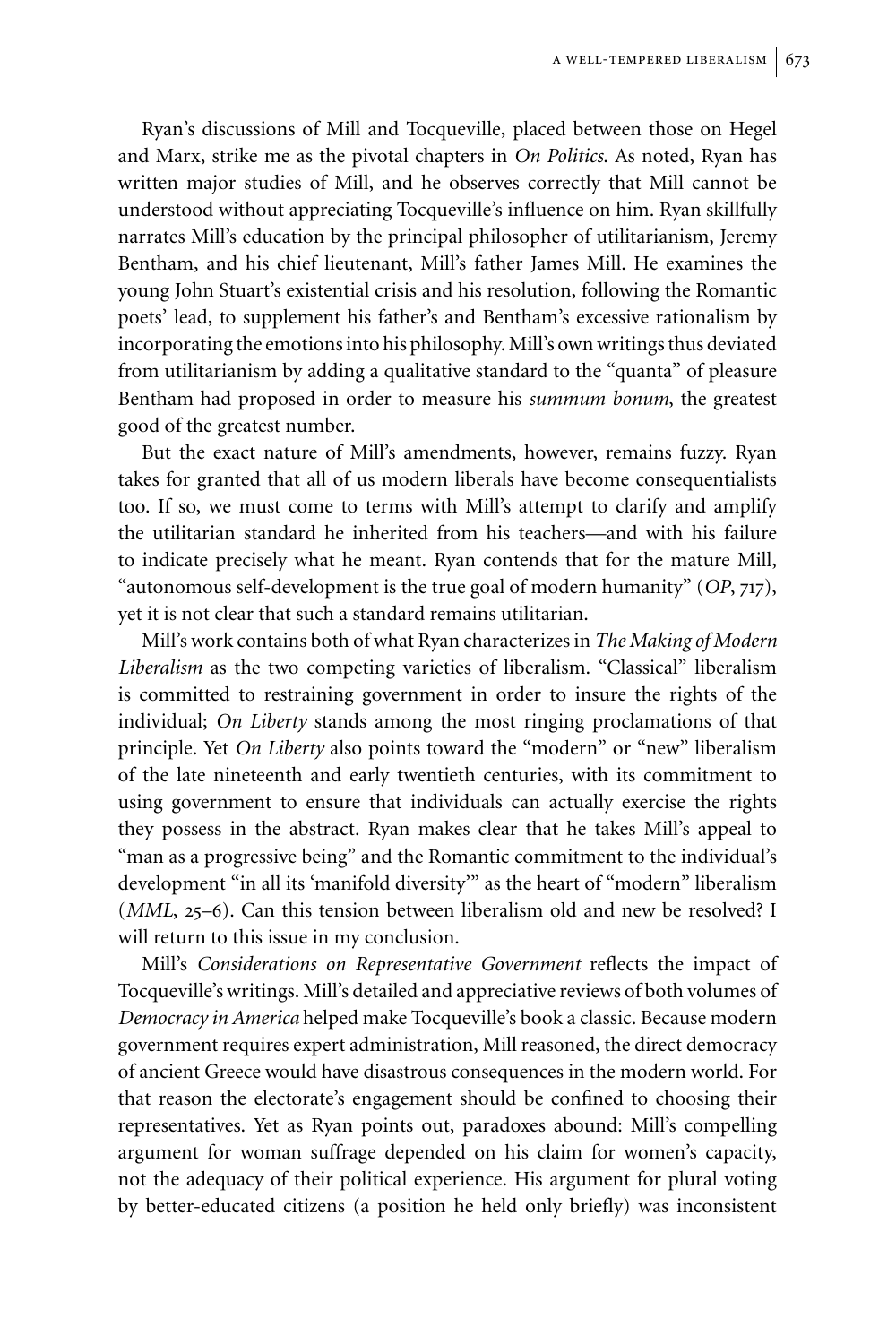with his conviction that all citizens are qualified to participate in electing representatives. Mill further recommended replacing Britain's "first-past-thepost" electoral system with ranked orders of preference, an alternative dismissed as impractical at the time that has since become standard operating procedure in a number of places (*OP*, 722–4). Finally, late in his life Mill championed a version of democratic socialism that veered sharply away from his father's and Bentham's liberal doctrines of laissez-faire and free trade, which he embraced in his youth. His mature ideal centered instead on workers' control for the same reason Mill offered as a rationale for expanding the franchise: those involved in a process—whether political or economic—should help determine what is to be done.

Reflecting on Mill's misgivings about democracy leads Ryan into a detailed analysis of Tocqueville's *Democracy in America* and his *Ancien Regime and the French Revolution*. Ryan traces the differences in content and tone between the two volumes of *Democracy* and explains why Tocqueville moved from a more upbeat analysis of American political institutions to more somber reflections on the deeper implications of democratic culture. He also shows how and why Tocqueville constructed the concept of "self-interest properly understood" (which Ryan for some reason transforms into "good individualism"—as opposed to "bad individualism") to explain the success of American self-government. As individuals participate in public life, Tocqueville argued, simple self-interest is transmuted into public spirit. Thus the United States owes its vibrant democracy to its political institutions, such as town meetings and juries, and its voluntary associations, ranging from religious congregations to civic groups. These are the engines driving the vibrant political culture in volume one and the protototalitarian progenitors of majority tyranny in volume two.

Ryan ties such practices to English towns and contrasts them with the corrupt institutions of the French *Ancien Régime*. He does not, however, examine the crucial differences—which Tocqueville emphasized—between the United States and England. In the absence of a state church, rival dissenting sects could jockey for position. In the absence of a native aristocracy enjoying a monopoly on power and privilege, the constant churning of population and frequent rotation of office holders created a topsy-turvy world. Yet Tocqueville eventually began to worry about the loss of tradition and hierarchy in the egalitarian democracy he encountered. That anxiety prompted him to warn against the threat posed by a tyrannical majority that would demand conformity, stifle independent thinking, and smother individuality. Those anxieties proved contagious.

Tocqueville explained the French Revolution by showing how the expanding power and prestige of the monarchy since Louis XIV had reduced the aristocracy and the higher clergy to the status of parasites at the court in Versailles. Because that development dovetailed with the hollowing out of the middling ranks of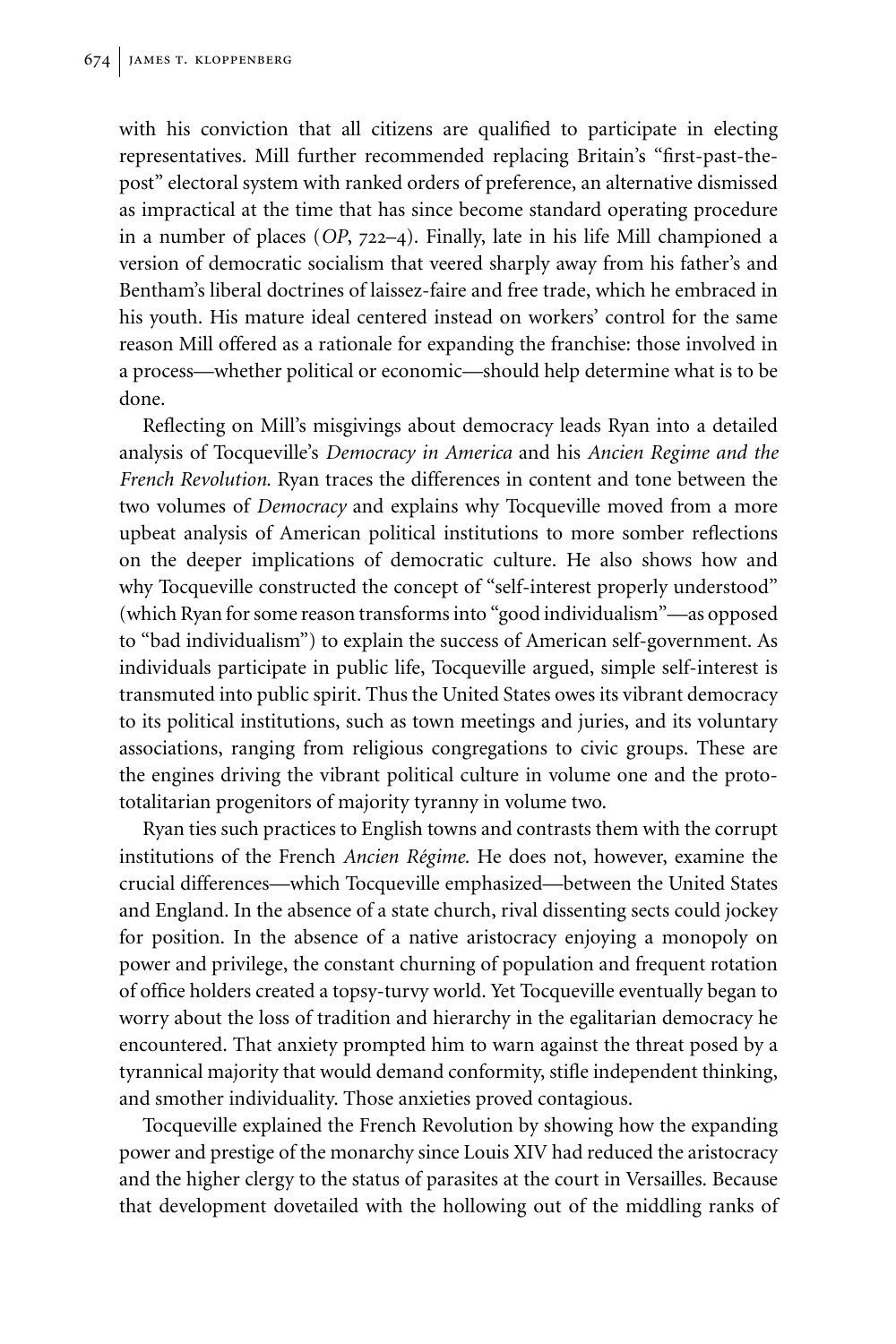French society, France experienced a dangerous—and ultimately explosive increase in inequality from the early seventeenth century through the late eighteenth. Lacking the traditions of political engagement that Tocqueville had seen in the US, however, France had nothing solid to put in place of the easily toppled monarchy. As a result the nation disintegrated into warring tribes that remained at each other's throats throughout the nineteenth century. Tocqueville unapologetically endorsed French empire, Ryan concludes, in part because he thought national expansion might restore, as it had done for earlier empires, the sense of unity and shared purpose destroyed by the Revolution.

Ryan's unusual grouping of Hegel together with Mill and Tocqueville, which some readers will deem idiosyncratic, makes sense in the context of his persuasive reinterpretation of another classic text in the liberal canon. Benjamin Constant's familiar contrast between ancient and modern liberty is usually taken to show why modern liberals resist the robust civic obligations imposed by ancient democracies. But Ryan offers an incisive reading: Constant was "clear that the choice was not between ancient and modern liberty, but between ancient liberty *without* modern liberty"—i.e. without individual rights that liberals wanted to secure against government intrusion, which Constant "thought that the purist republicans had hankered after during the Revolution"—and "ancient liberty *with* modern liberty." In short, Constant believed that "modern liberty could not be preserved unless we took ancient liberty seriously." In other words, "unless enough politically active people thought of themselves as citizens with not only a right but also a duty" to participate in the civic realm, at least in part "to keep their rulers in check, their liberties of speech, religion, occupation, domicile, and the like would not be secure" (*MML*, 12, original emphasis). Ryan thereby brings together the ancient republican emphasis on participation, on the one hand, with the modern liberal concern with rights, on the other. He argues persuasively that his pivotal nineteenth-century figures Hegel, Mill, and Tocqueville, like Locke before them and Dewey after them, not only did not separate civic participation from individual rights, but also believed that the two must be intertwined in a healthy polity.

In the remaining chapters of *On Politics*, grouped together as "The World after Marx," Ryan opts for a different strategy. He abandons the close analysis of particular thinkers and ideas and opts for a more essayistic, thematic approach that veers away from political theory in the direction of social criticism and cultural commentary on the twentieth century. Separate chapters examine the problem of mass society, imperialism, and anticolonialism, varieties of socialism and fascism, the challenge of democracy, and prospects for global peace. In these chapters, which seem more like essays thirty-four to forty in *The Making of Modern Liberalism* than a continuation of *On Politics*, Ryan's style is more discursive and his analysis more diffuse.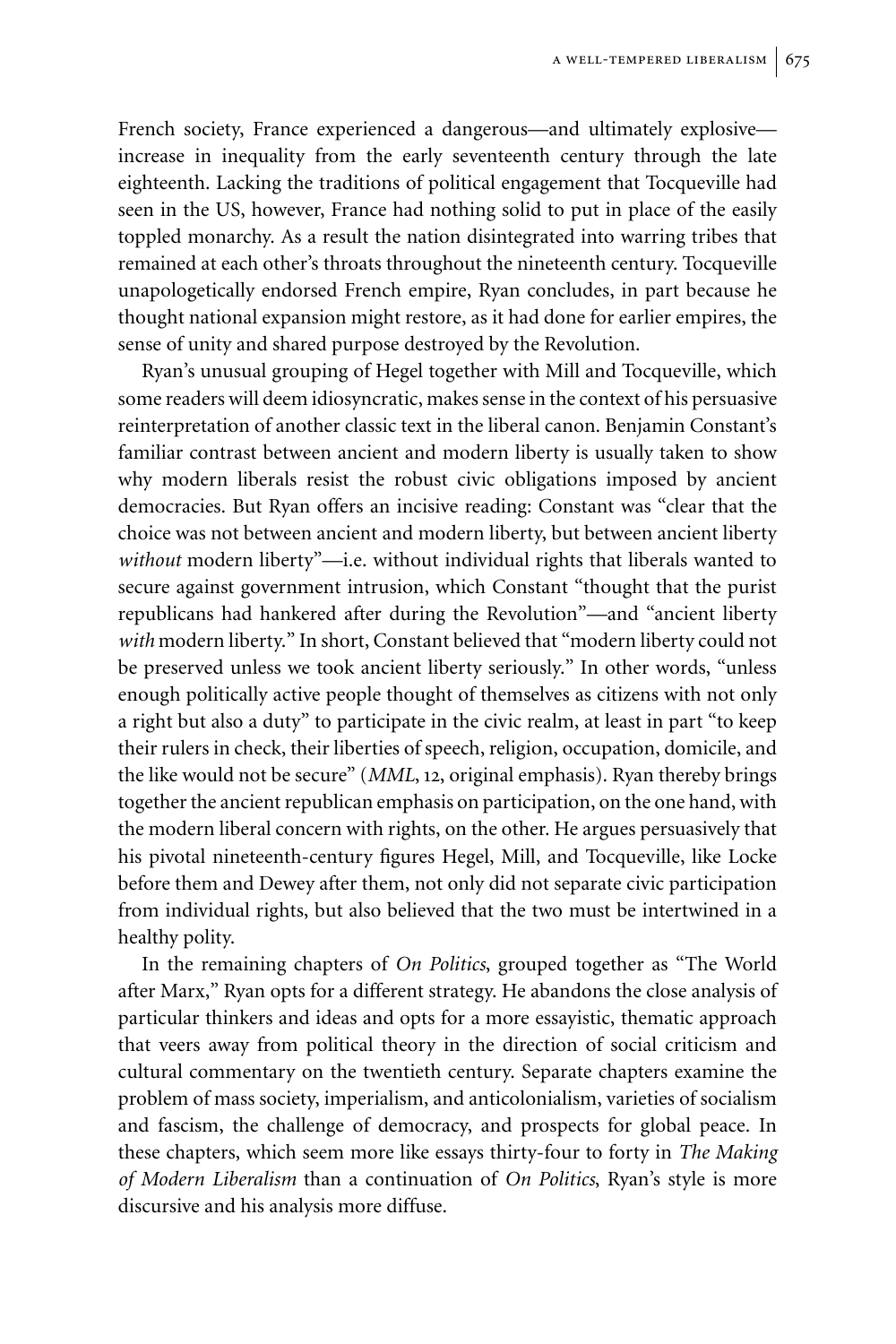Ryan's discussion of mass society shows the indebtedness of twentieth-century critics to the arguments of Tocqueville, Mill, and Marx. Will the people come to resemble the mobs mobilized by the Jacobins, Bolsheviks, or Nazis, or will they be anesthetized and manipulated by powerful elites? Conservatives have offered one set of answers, radicals another. Ryan prefers the ambivalence of Tocqueville, Mill, and Max Weber, whose diagnosis of the consequences of rationalization and disenchantment left him deeply uneasy about the fate of popular government. Near the end of his life, however, Weber made clear that, despite his wariness about the discrepancy between the dynamic of modernization and the demands of democracy, he never abandoned hope. "We 'individualists' and supporters of 'democratic' institutions," he wrote in an essay of 1906, "are swimming 'against the stream' of material developments. Anyone who wishes to be the weather-vane of 'developmental trends' might as well abandon these outdated ideas as quickly as possible." Notwithstanding the momentum of modernity, Weber himself refused to renounce his commitments to individualism and democracy. Although Ryan's discussion of Weber hews to the conventional wisdom—that his pessimistic diagnosis of a world ruled by bureaucracy and instrumental rationality opened the door to Carl Schmitt's decisionism and thus to Hitler—I remain convinced that the evidence reveals another Weber, a scholar no less ambivalent about the prospects of popular government than Tocqueville but still a cautious, tortured advocate of representative democracy in a nation even less well equipped for it than post-Revolutionary France.<sup>11</sup>

Ryan's chapter on empire begins with the startling observation that the full flowering of European imperialism came and went in less than half a century. His account begins, properly, with the ideas (descending from the Melian dialogue) deployed to justify European conquest of the western hemisphere in the sixteenth century. The rationale mutated over the next few centuries, inflected by ideas about Christianity, "civilization," economic imperatives, and racial hierarchy. Ryan focuses attention on the debates between pro-and anti-imperialists from the 1890s through the post-World War II triumph of anticolonial movements. His account also includes informative brief treatments of Fanon and Qutb. The latter's

<sup>&</sup>lt;sup>11</sup> Max Weber, "Zur Lage der bürgerlichen Demokratie in Russland" (1906), in Weber, Gesammelte Politische Schriften, ed. Johannes Winckelmann, 2nd edn (Tübingen, 1958), 30–65. One section of the essay has been translated and excerpted in *Weber: Selections*, ed. W. G. Runciman, trans. Eric Matthews (Cambridge, 1978); the quoted passage appears on page 282 of this edition. For the evidence sustaining my argument on Weber and the similarities—as well as the significant differences—between his ideas and those of other "new liberals" such as L. T. Hobhouse, Léon Bourgeois, and John Dewey, see James T. Kloppenberg, *Uncertain Victory: Social Democracy and Progressivism in European and American Thought, 1870–1920* (Oxford, 1986), esp. 298–415; the passage from Weber is quoted at 388.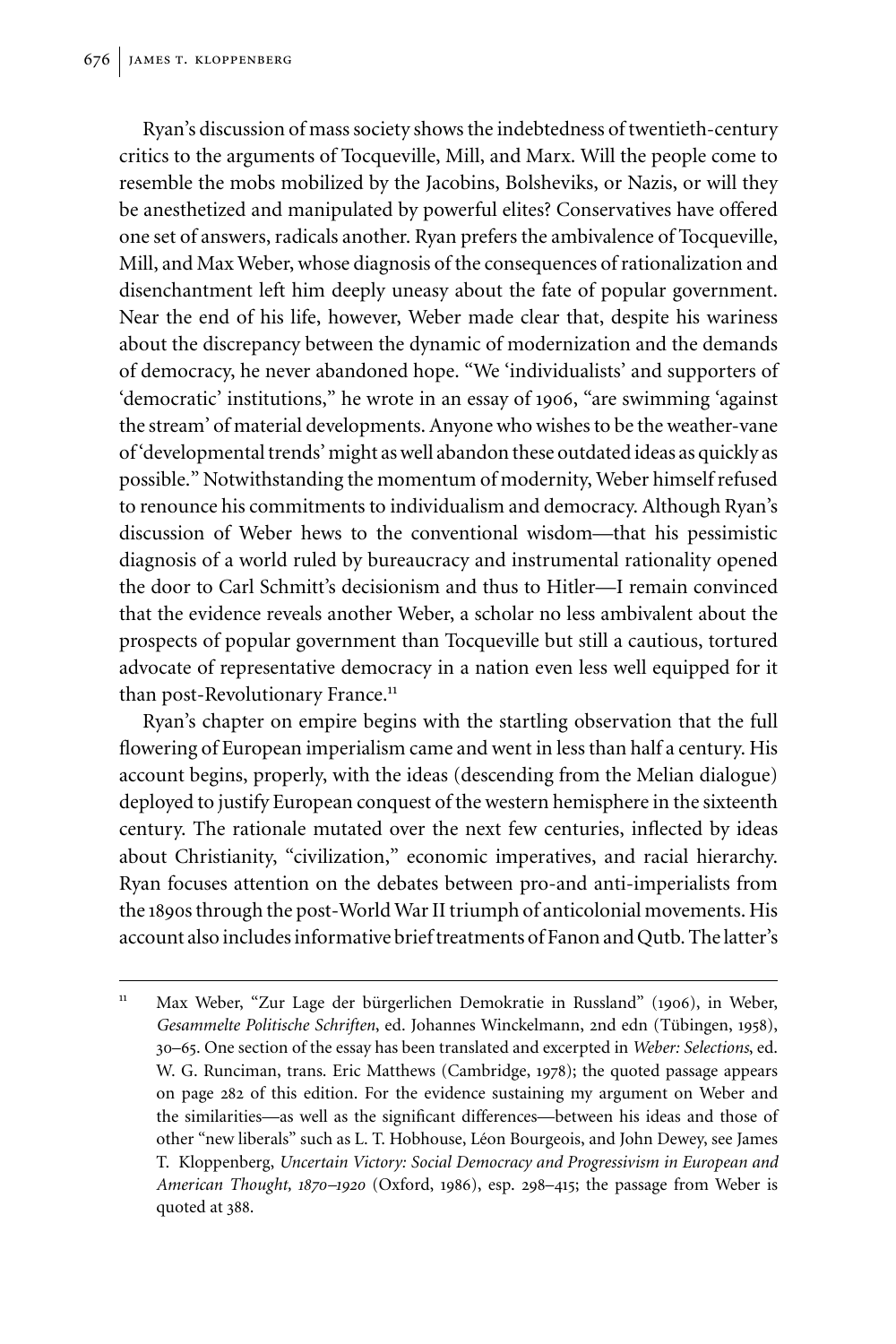books *Social Justice in Islam* (1949) and *Milestones* (1964)—sometimes translated as *Signposts*—laid out the case for a very traditional but newly aggressive Islam as a response to the degrading forms of life in the West. Only by adopting sharia law and returning to the Koran, Qutb counseled, could Muslims avoid the decadence infecting the rest of the modern world. Uncongenial as Ryan knows his readers are likely to find Fanon's celebrations of violence as cathartic and Qutb's call for a return to an earlier understanding of Islam, he concludes by observing both that such ideas are the fruit of imperialism and that they resemble those of some early Protestant sects in their zeal and their intolerance of difference. Ryan concludes the book with the bold and at least somewhat reassuring prediction that few forces in our day, even such religious fundamentalism, appear to lead toward global warfare. Although peace, whether under the fantasy reign of free markets or under the equally fantastic dream of world government, seems to Ryan as impossibly utopian now as it has ever been, the very real threats of continuing violence should not be confused with the danger of world war.

Ryan separates his account of the varieties of twentieth-century socialism, which includes the rise of parliamentary socialist parties throughout Europe, from his discussion of Russian communism, which he examines alongside the forms of fascism and dictatorship that emerged in the wake of World War I. The concept of totalitarianism, Ryan makes clear in the chapter on fascism and the Soviet Union, blurred important distinctions; his account of its genesis and its shortcomings is excellent. So too is his brief discussion of Vladimir Lenin, Leon Trostky, and Joseph Stalin, which makes clear that the demands of the Russian Revolution, not the logic of Marxism, turned the proletarian revolution into a police state. Ryan concludes by exploring George Orwell's and Aldous Huxley's fears that the West would follow suit and Herbert Marcuse's nightmare of "one-dimensional man" drugged into torpor by hyper-consumption.

Given the decisive impact of those on the left who rejected both utopian socialism and revolutionary Marxism in the late nineteenth and early twentieth centuries, I consider it unfortunate that Ryan devotes so little attention to their work. Thinkers such as the British Fabians, who helped inspire the British Labour Party, and their sometime allies the guild socialists receive only brief discussion. French theorists such as Jean Jaurès, the founder of the modern French socialist party, and his successors Léon Blum and Jean Monnet receive none at all. The northern European thinkers who laid the groundwork for the post-World War II welfare states that now dominate the industrialized world, thinkers who envisioned and then hammered out the institutional arrangements under which most people in the developed world now live, likewise do not come into view. Ryan seems to assume that the logic of the welfare state is so transparent that it requires little analysis. If only that were true. Sandwiched between brief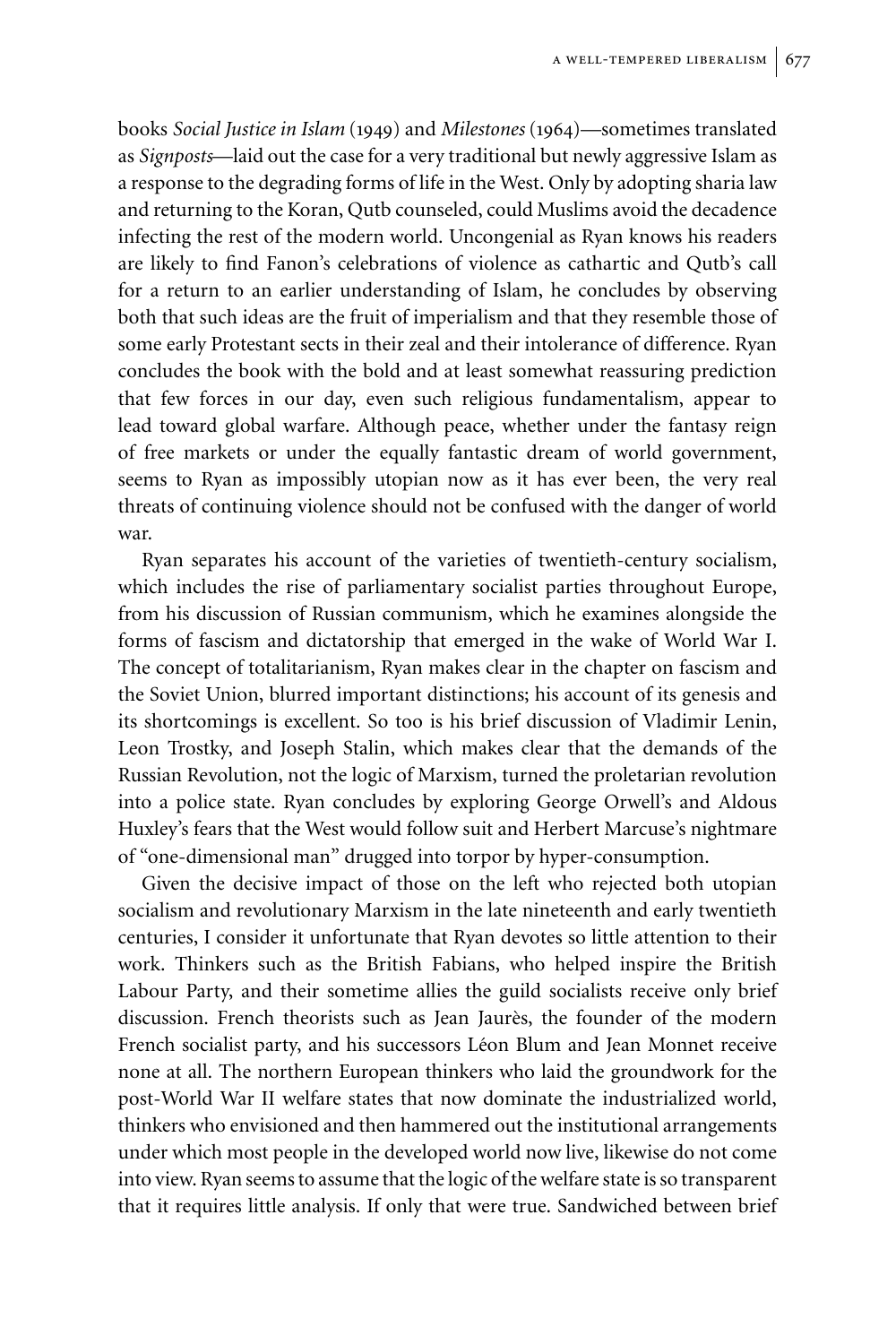descriptions of the ideas of Richard Titmuss and T. H. Marshall is this wistful sentence:

If we are self-centered and self-interested, and look only at our own pay-off, the welfare state will lose its legitimacy. We must be moved by at least a certain amount of altruism and be happy to make contributions that have a low chance of doing us, individually, very much good. (903)

## Indeed.

For decades social democrats and "new liberals" on both sides of the Atlantic advanced arguments against such blinkered conceptions of self-interest, but their ideas are absent from *On Politics*. For several decades such ideas have been under sustained attack by conservative champions of the *old* liberalism, and Ryan could have done a service to his fellow "new liberals" by presenting a more robust account of the rise and rationale of the liberal democratic welfare state. The one exception is John Dewey, about whom Ryan has written a fine book. Dewey's conception of an invigorated nation as a "great community" depended on his conception of individuals growing, through shared educational and social experiences, toward fulfillment as full participants in shaping the ethical ideal that he called democracy. Although democracy as Dewey understood it requires the full range of local and national institutions characteristic of representative democracies, it also involves the full engagement of individuals, self-conscious participants in a common project, in making decisions concerning their lives in their families, in their workplaces, and in their leisure activities. The integration of all dimensions of experience in the lifelong pursuit of social, economic, political, and aesthetic fulfillment was an ideal with its origins in Aristotle and Hegel. Dewey sketched the political dimensions of that ideal in a variety of lectures, essays, and books, but as Ryan points out, he never presented it systematically in a comprehensive blueprint. Those of us inclined to give Dewey the benefit of the doubt trace the incompleteness or open-endedness of his political ideas to his pragmatism, the American philosophy that distrusts all foreordained solutions in favor of cooperative experimentation in every domain.

Alongside his cogent and sympathetic portrait of Dewey's democratic idealism Ryan discusses various forms of mid-century "realism." Dewey's sometimesfriendly critics Walter Lippmann and Reinhold Niebuhr doubted the public's capacity to rise to Dewey's lofty expectations. According to the much harderedged Joseph Schumpeter, whose ideas now inform much of Anglo-American social-scientific discourse, democracy is best understood simply as a competition among elites for the public's trust. Once elected, officials should try hard to ignore the electorate's uninformed and usually misguided impulses and get on with the business of problem-solving for which they alone are equipped. That technocratic view of politics, Ryan observes, has framed political scientists' understanding of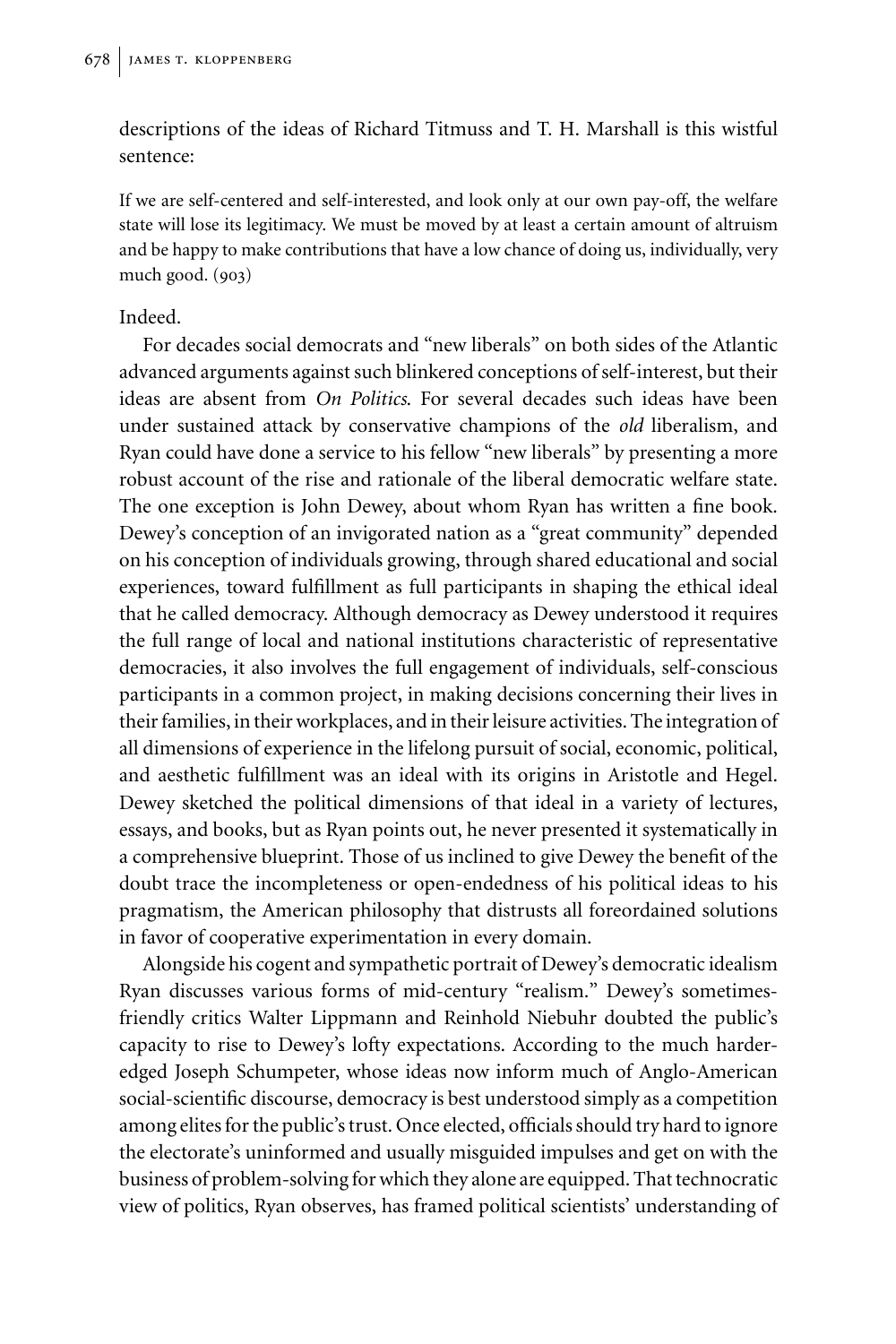democracy as a struggle between interest groups. If enough groups compete, according to the rosier view of American pluralism that emerged in the 1950s and 1960s, then citizens' multiple and cross-cutting affiliations will prevent fundamental divisions of the sort that can spin out of control and into leftor right-wing extremism.<sup>12</sup>

The alternative reading of that condition, which emerged with the upheavals of the 1960s, contends that such stability staves off chaos at the cost of stasis. The New Left, which for a brief moment nudged American politics toward Deweyan democracy, resonated on both sides of the Atlantic because, in Ryan's words, its American and British versions resembled "the European attempt to reconcile Catholicism and Marxism." That project "depended on finding the points where Catholic pluralism" met Marxism, Ryan contends, "and workplace democracy was one" (971). Many commentators have identified the religious sources and dimensions of social democracy in post-Christian Europe, but that is another crucial dimension of contemporary welfare states left untouched by Ryan's analysis. Dewey distanced himself from his roots in his mother's fervent Congregational Christianity. Yet his commitment to democracy as an ethical ideal echoed the commitments of some Christian communities, from the earliest to today, and Dewey acknowledged the "religious" quality of many "consummatory experiences" in a way that highlighted the continuity Ryan ignores.

Recent work on the religious roots of John Rawls's philosophy has revealed that his *Theory of Justice*too stands in the long tradition of Christian political thinking. Ryan justifiably calls Rawls's work "the most philosophically impressive attempt of recent years to give an all-encompassing account of legitimate social, political, and economic arrangements in the modern world" (*PO*, 972). Like Ryan, Rawls was a liberal democrat. He stressed the priority of his first principle of justice, which insures equal liberties for every individual, to his second, the difference or "maximin" principle, which holds that all inequalities must be justified according to whether they improve the condition of the least well-off members of society. But as Ryan correctly observes, Rawls's project overall requires a commitment to justice conceived in terms other than the simple summing of individual desires. It rests on a "moral intuition" similar to those of Rousseau and Kant. Ryan contends that *A Theory of Justice* should be seen as an effort to demonstrate that socialists and conservatives are mistaken: the liberal welfare state "is not a patched-up

<sup>&</sup>lt;sup>12</sup> Two recent books examine these mid-century debates. On the relation between economics and politics on both sides of the Atlantic see Angus Burgin, *The Great Persuasion: Reinventing Free Markets since the Depression* (Cambridge, MA, 2012); and on the tensions between democracy and expertise in American thought see Andrew Jewett, *Science, Democracy, and the American University: From the Civil War to the Cold War* (Cambridge, 2012).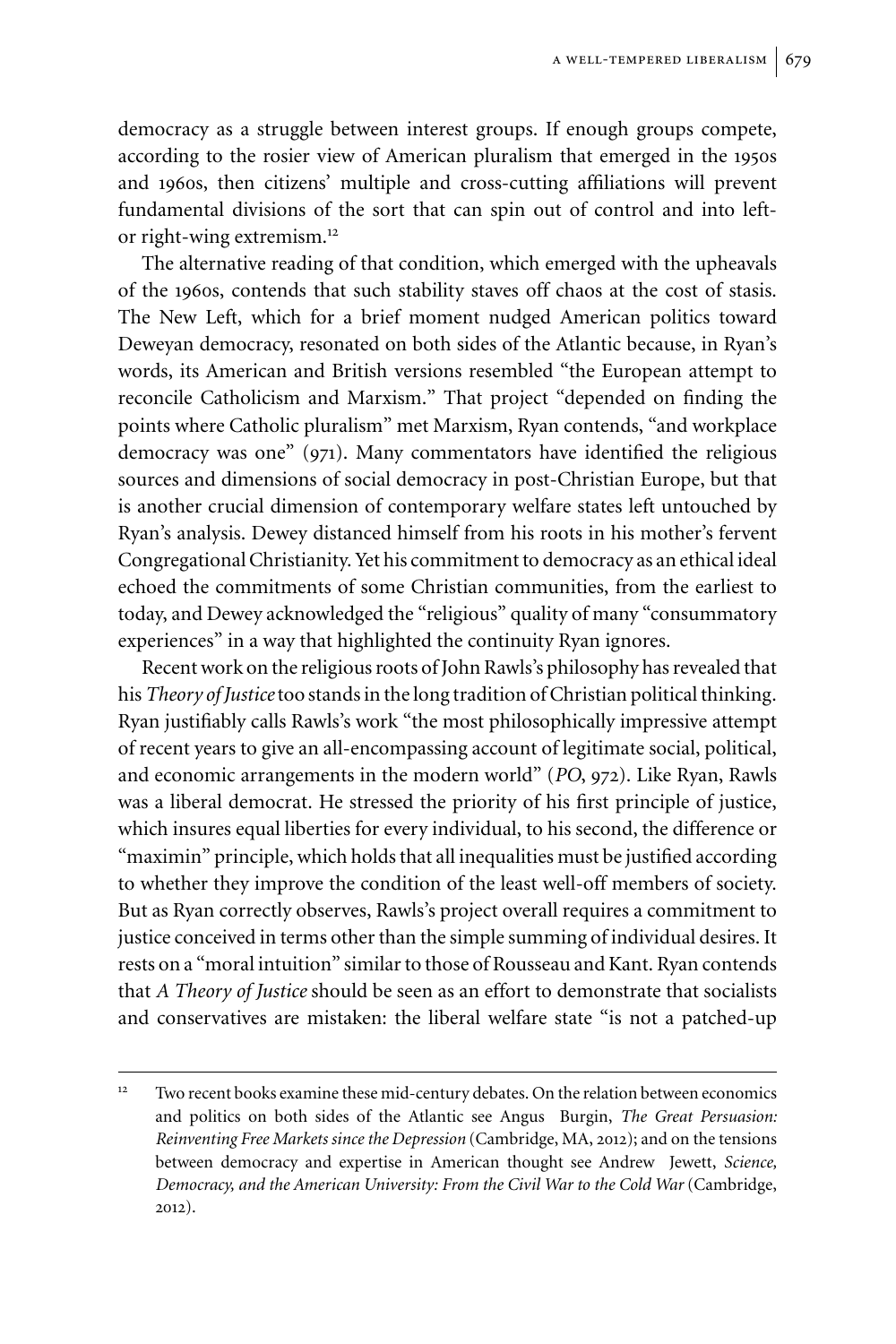compromise between conservatism and socialism, but a distinctive creed with solid foundations" (*MML*, 508, 511). If Ryan is right about that, then what is the source of that commitment, and of the moral intuition that undergirds it? What is the foundation of the liberal welfare state, and is that foundation sturdy enough to sustain the weight of the arrangements it purports to justify? Neither of these books addresses those crucial questions.

#### conclusions

*On Politics* and *The Making of Modern Liberalism* are learned, engaging, and provocative books. They also reveal the tensions at the heart of Ryan's liberal individualism. In the Introduction to his essay collection, he offers the following characterization: "I think the core of political liberalism has been defensive, and that as the term suggests, the history of liberalism is the history of a concern to protect individual liberty against a succession of threats" (*MML*, 9). Yet this "liberalism of fear" is but one side of the tradition; its verso is the "liberalism of individual autonomy." Ryan writes that "it has seemed to me for the past thirty years that there is indeed one concept of freedom, and that it is the positive concept that Isaiah Berlin identified as equating 'Am I free?' with 'Am I my own master?'" In "Liberalism" (1993), however, Ryan characterizes liberalism as an "essentially contested concept." Even if we take the "most plausible brief definition" to be that "the freedom of the individual is the highest political value, and that institutions and practices are to be judged by their success in promoting it," then we would still dispute the meanings of "freedom"—in Berlin's terms, is it negative or positive?—and the nature of the "individuals" who are to enjoy that freedom (23).

Among the charms of Ryan's writing is its equanimity. He rarely disrespects the thinkers he examines, he works hard to present their ideas fairly, and he is all too willing to concede that things are complicated. Again and again his chapters and essays end, or begin, with an apology for his inability to resolve the problems addressed. It is tempting to read such self-deprecating gestures as rituals, clever yet insincere denials that much significance is being claimed for the arguments on offer. I think there's more to it than that. Like Mill and Dewey—and unlike Russell—Ryan really does doubt that most serious political questions have clear answers. That twenty-three-year-old reading his paper on freedom at Cambridge and Oxford remains visible. If that makes Ryan sometimes hard to pin down, and it does, it also makes him an excellent guide to the long tradition of Western political theory.

In the opening pages of *On Politics*, Ryan says he first read Russell's *History of Western Philosophy* at fifteen, and he claims that the book, together with Mill's *On Liberty*, changed his life. When he returned to Russell's *History* years later, he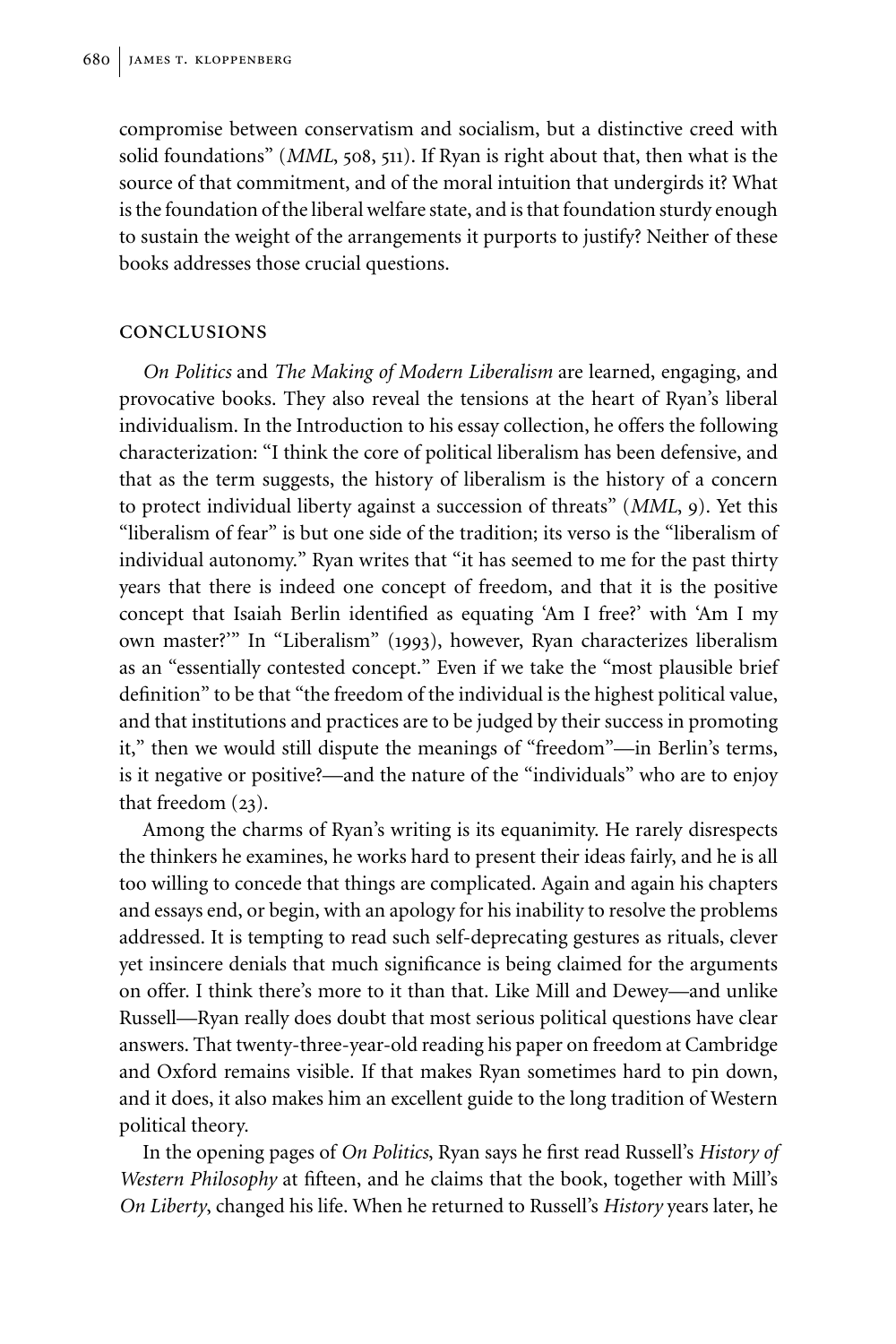was surprised to find it "spectacularly prejudiced." Ryan clearly wants readers of *On Politics* not to have that reaction. His own book is unfailingly polite, eventempered, and fair-minded—all virtues, at least from my perspective. Yet there is still something missing.

I know what Ryan means about Russell. I first read Russell's *History of Western Philosophy* when I was twenty-three and twenty-four years old. Although it did not change my life, it did make a difference. In my first two years as a student in the Graduate Program in Humanities at Stanford, I was reading or rereading many of the books discussed in Russell's *History* and Ryan's *On Politics*. Because I found Russell unfailingly entertaining but also often infuriating, I decided to read him alongside another book less well known today, *A History of Philosophy*, a multivolume overview by Frederick Copleston SJ. Weighing their starkly different assessments of thinkers from the Presocratics to the pragmatists helped me develop a critical sensibility of my own.

I indulge in that autobiographical tidbit because despite the many virtues of Ryan's *On Politics*, I would recommend that readers do something similar, albeit for a somewhat different reason. Ryan's account ably expresses the ideas of secular liberal individualism probably held by most members of the Anglo-American academic community. For that very reason, though, I think it should be supplemented by one or another book that presents an alternative perspective. Options abound. Wolin's *Politics and Vision* (1960, 2nd edn 2004) remains bracing, as do Jürgen Habermas's most expansive book, *Between Facts and Norms: Contributions to a Discourse Theory of Law and Democracy* (1998) and Jerome Schneewind's *The Invention of Autonomy* (1998), to cite just a couple of possibilities. But the book that I think best ventilates Ryan's moderate liberalism is Charles Taylor's *Sources of the Self: The Making of Modern Identity* (1989). Even though I disagree with Taylor as vociferously about Locke as I do with Ryan about Madison, I think Taylor provides even better brief accounts of some thinkers (Augustine, Hegel, and Kant, for example) than Ryan does. Moreover, Taylor's explicitly religious outlook provides a valuable counterbalance to Ryan's toughminded secularism—especially because, as Ryan concedes, secular thinking is making very little headway outside Western Europe and its cultural dependencies. These two books, one an appreciation of modern liberal individualism and the other a critique, would make excellent companions for readers now embarking on the long journey through Western thought.

In closing, I recommend that strategy because I think Ryan underestimates the extent to which liberal individualism remains indebted to the moral intuition he identifies in Rawls's *Theory of Justice*. Those of us in the modern West now inhabit a world in which, as Ryan correctly observes, a concern with freedom is usually considered fundamental. Conservatives and liberals prize different liberties, but almost everyone shares a passionate commitment to inviolable individual rights.